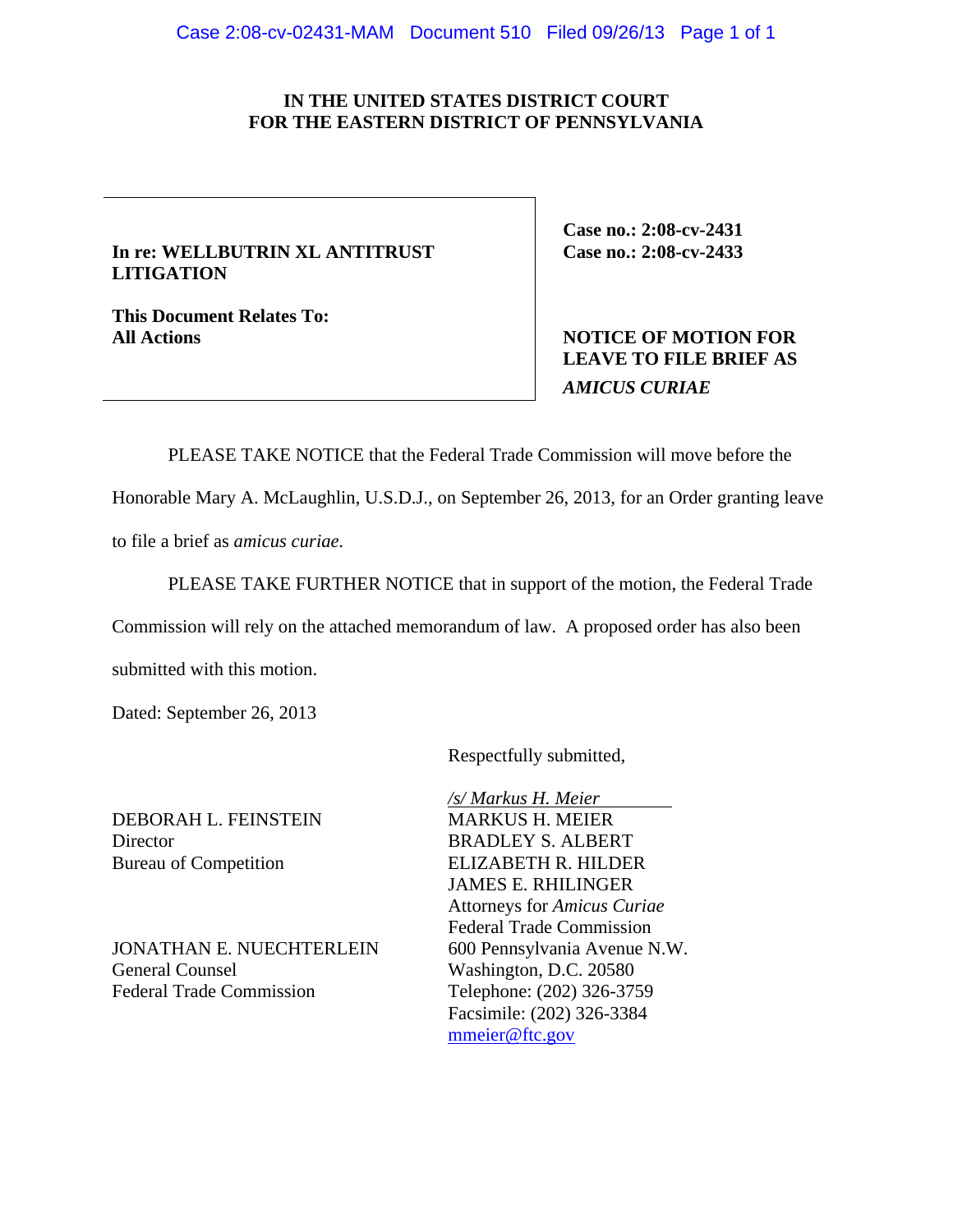## **IN THE UNITED STATES DISTRICT COURT FOR THE EASTERN DISTRICT OF PENNSYLVANIA**

## **In re: WELLBUTRIN XL ANTITRUST LITIGATION**

**This Document Relates To: All Actions** 

**Case no.: 2:08-cv-2431 Case no.: 2:08-cv-2433** 

# **FEDERAL TRADE COMMISSION'S MOTION FOR LEAVE TO FILE** *AMICUS CURIAE* **BRIEF**

DEBORAH L. FEINSTEIN MARKUS H. MEIER Director BRADLEY S. ALBERT

JONATHAN E. NUECHTERLEIN General Counsel Facsimile: (202) 326-3384 Federal Trade Commission meier@ftc.gov

Bureau of Competition ELIZABETH R. HILDER JAMES E. RHILINGER Attorneys for *Amicus Curiae* Federal Trade Commission 600 Pennsylvania Avenue N.W. Washington, D.C. 20580<br>Telephone: (202) 326-3759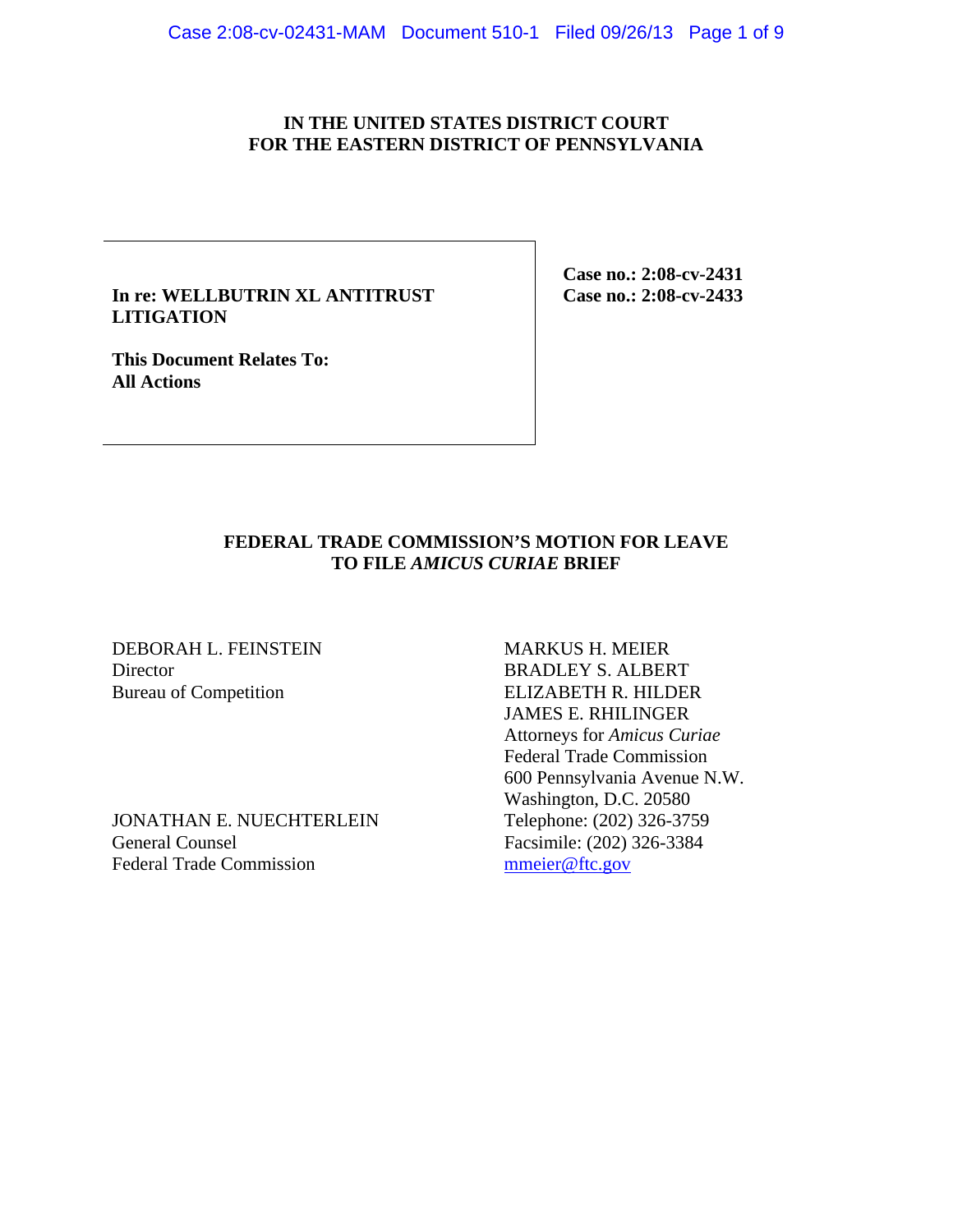# **Table of Contents**

| $\mathbf{I}$ . |  |
|----------------|--|
| Н.             |  |
|                |  |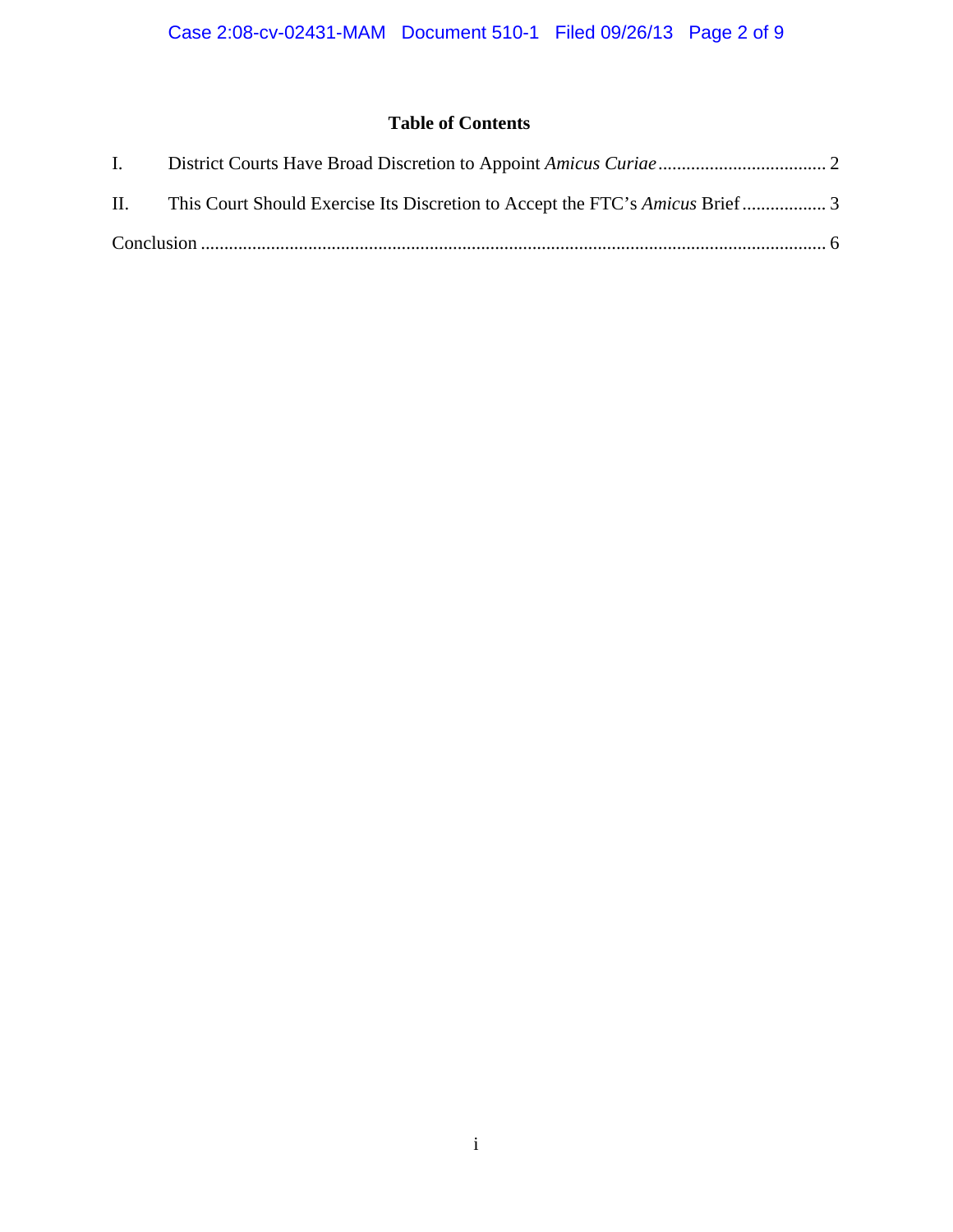# **Table of Authorities**

# **Cases**

| Liberty Res., Inc. v. Phila. Hous. Auth., 395 F. Supp. 2d 206 (E.D.Pa. 2005)                                                                                                   |
|--------------------------------------------------------------------------------------------------------------------------------------------------------------------------------|
|                                                                                                                                                                                |
|                                                                                                                                                                                |
|                                                                                                                                                                                |
|                                                                                                                                                                                |
| <b>Statutes</b>                                                                                                                                                                |
|                                                                                                                                                                                |
|                                                                                                                                                                                |
| <b>Other Authorities</b>                                                                                                                                                       |
| FTC BUREAU OF COMPETITION, Agreements Filed with the Federal Trade Commission under the<br>Medicare Prescription Drug, Improvement, and Modernization Act of 2003: Overview of |
| Michael K. Lowman, Comment, The Litigating Amicus Curiae: When Does the Party Begin                                                                                            |
| <b>Court Documents</b>                                                                                                                                                         |
| First Amended Complaint, FTC v. Cephalon, Inc., No. 08-2141 (E.D.Pa. Aug. 12, 2009) 1                                                                                          |
| Order, In re Wellbutrin XL Antitrust Litig., No. 08-2431, Doc. No. 464 (E.D.Pa. July 17, 2012). 1                                                                              |
| Order, In re Wellbutrin XL Antitrust Litig., No. 08-2431, Doc. No. 506 (E.D.Pa. July 11, 2013). 1                                                                              |
| Order, In re Wellbutrin XL Antitrust Litig., No. 08-2431, Doc. No. 509 (E.D.Pa. Aug. 28, 2013) 5                                                                               |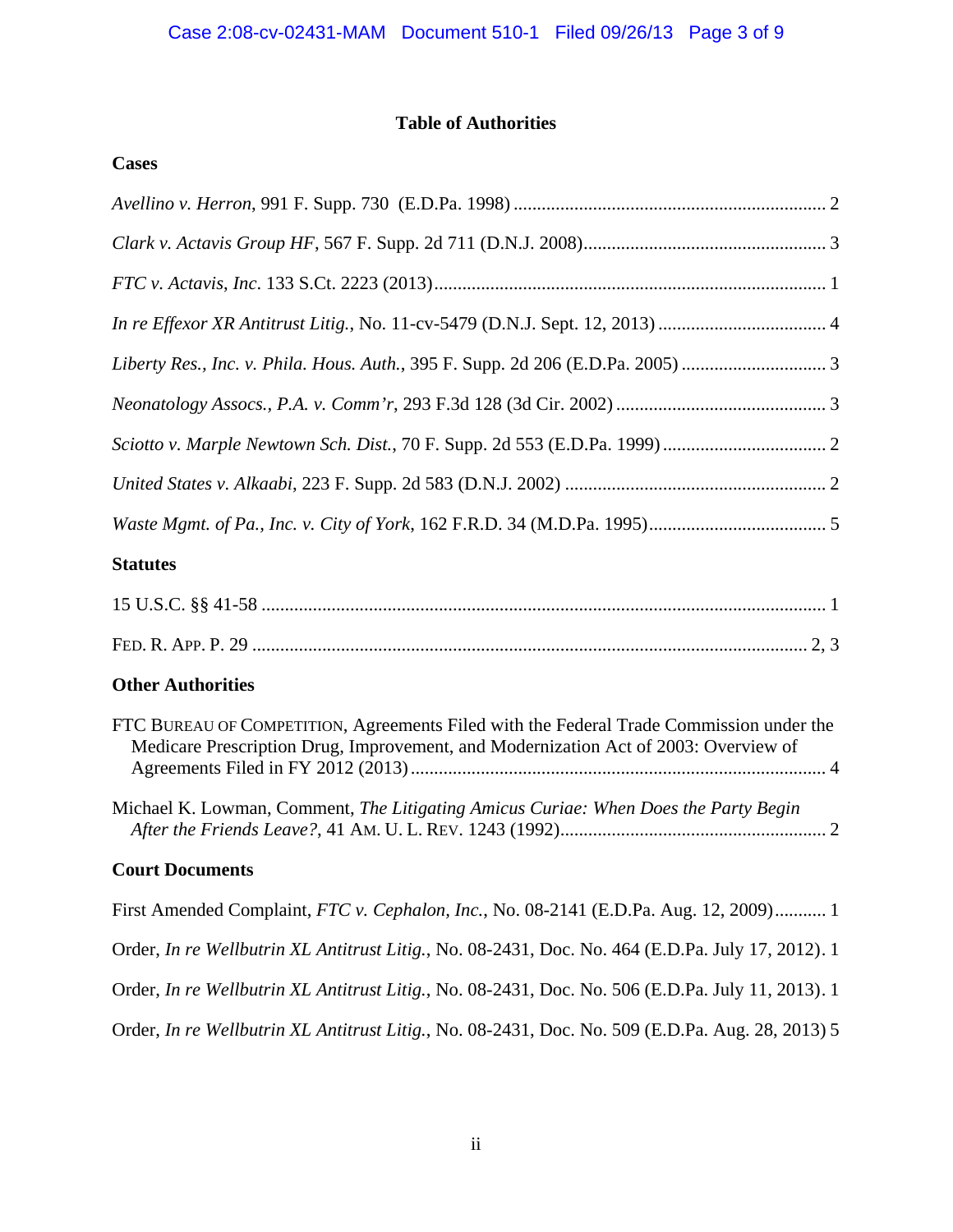### Case 2:08-cv-02431-MAM Document 510-1 Filed 09/26/13 Page 4 of 9

The Federal Trade Commission respectfully moves for leave to file an *amicus curiae* brief in the above-captioned matter in connection with the Court's request for "briefing on the question of whether *Actavis* applies to the patent settlement agreements at issue in this litigation."<sup>1</sup> In addition, the Commission proposes to address the Court's earlier request for information with respect to the process for government review of pharmaceutical patent settlement agreements.<sup>2</sup>

 Defendant's brief raises the issue whether a branded company's commitment not to launch an authorized generic in competition with the first generic applicant (a "no-authorizedgeneric commitment") can have the "potential for genuine adverse effects on competition" and can be a "reverse payment" in a patent settlement agreement. *FTC v. Actavis, Inc.*, 133 S. Ct. 2223, 2234 (2013) (quoting *FTC v. Ind. Fed'n of Dentists*, 476 U.S. 447, 460 (1986)).

 The FTC seeks leave to submit a brief as *amicus curiae* to assist the Court in its analysis of the antitrust implications of no-authorized-generic commitments, such as the one at issue in this case, and to clarify the Commission's role in the review of pharmaceutical patent settlements. The FTC is an independent agency charged by Congress with protecting the interests of consumers by enforcing competition and consumer protection laws.<sup>3</sup> It exercises primary responsibility over federal antitrust enforcement in the pharmaceutical industry, including antitrust challenges to Hatch-Waxman settlements.<sup>4</sup> In addition to its role as a law enforcement agency, the FTC has a congressionally mandated role to conduct studies of industry-wide

<sup>&</sup>lt;sup>1</sup> Order, *In re Wellbutrin XL Antitrust Litig.*, No. 08-cv-2431 (E.D. Pa. July 11, 2013).

<sup>2</sup> Order, *In re Wellbutrin XL Antitrust Litig.*, No. 08-cv-2431 (E.D. Pa. July 17, 2012).

 $3$  15 U.S.C.  $\S$ § 41-58.

<sup>4</sup> *See, e.g.,* First Amended Complaint, *FTC v. Cephalon, Inc.*, No. 08-cv-2141 (E.D. Pa. Aug. 12, 2009).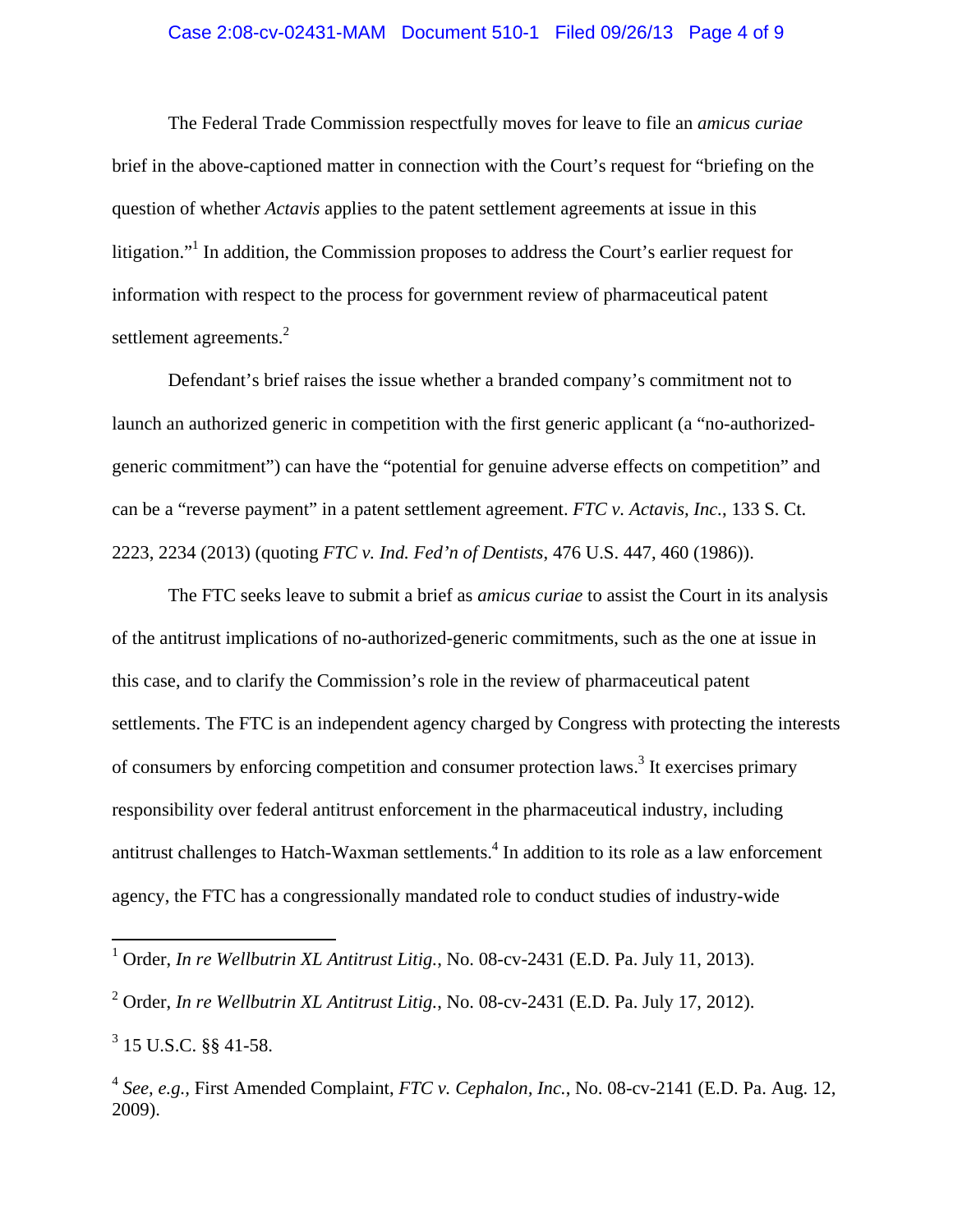competition issues. The FTC has conducted numerous studies relating to pharmaceutical patent settlements, including one resulting in a detailed 270-page report on authorized generics.

 The plaintiffs have consented to the FTC's filing of an *amicus* brief. The defendants do not consent.

## **I. District Courts Have Broad Discretion to Appoint** *Amicus Curiae*

"District courts have broad discretion to appoint amicus curiae." *Sciotto v. Marple Newtown Sch. Dist.*, 70 F. Supp. 2d 553, 554 (E.D. Pa. 1999) (quoting *Liberty Lincoln Mercury, Inc. v. Ford Mktg. Corp.*, 149 F.R.D. 65, 82 (D.N.J. 1993)); *see also Avellino v. Herron*, 991 F. Supp. 730, 732 (E.D.Pa. 1998). "Although there is no rule governing the appearance of an *amicus curiae* in the United States District Courts," *United States v. Alkaabi*, 223 F. Supp. 2d 583, 592 (D.N.J. 2002), some district courts in the Third Circuit have looked to the Federal Rules of Appellate Procedure for guidance in exercising their broad discretion. *See, e.g., id.* (citation omitted). Rule 29 distinguishes between *amicus* briefs filed by federal government agencies and those filed by private parties. *Amicus* briefs from federal agencies are accepted by Courts of Appeal as a matter of right, *see* FED. R. APP. P. 29(a), and have been accepted by some district courts solely on this basis. *See, e.g., Clark v. Actavis Group HF*, 567 F. Supp. 2d 711, 718 n.11 (D.N.J. 2008) (*amicus* brief filed by U.S. Department of Justice). *Amici* from federal agencies offer a distinctive perspective because "governmental bodies, acting as amicus curiae, possess unparalleled institutional expertise and constitute a valuable means of determining how the court's decision may affect the world outside its chambers."<sup>5</sup> In contrast, for private *amici*, Rule 29 requires that, unless all parties consent to its filing, the *amicus curiae* obtain leave of the court after showing that its brief is timely and expresses an interest relevant to the disposition of the

<sup>5</sup> Michael K. Lowman, Comment, *The Litigating Amicus Curiae: When Does the Party Begin After the Friends Leave?*, 41 AM. U. L. REV. 1243, 1261-62 (1992).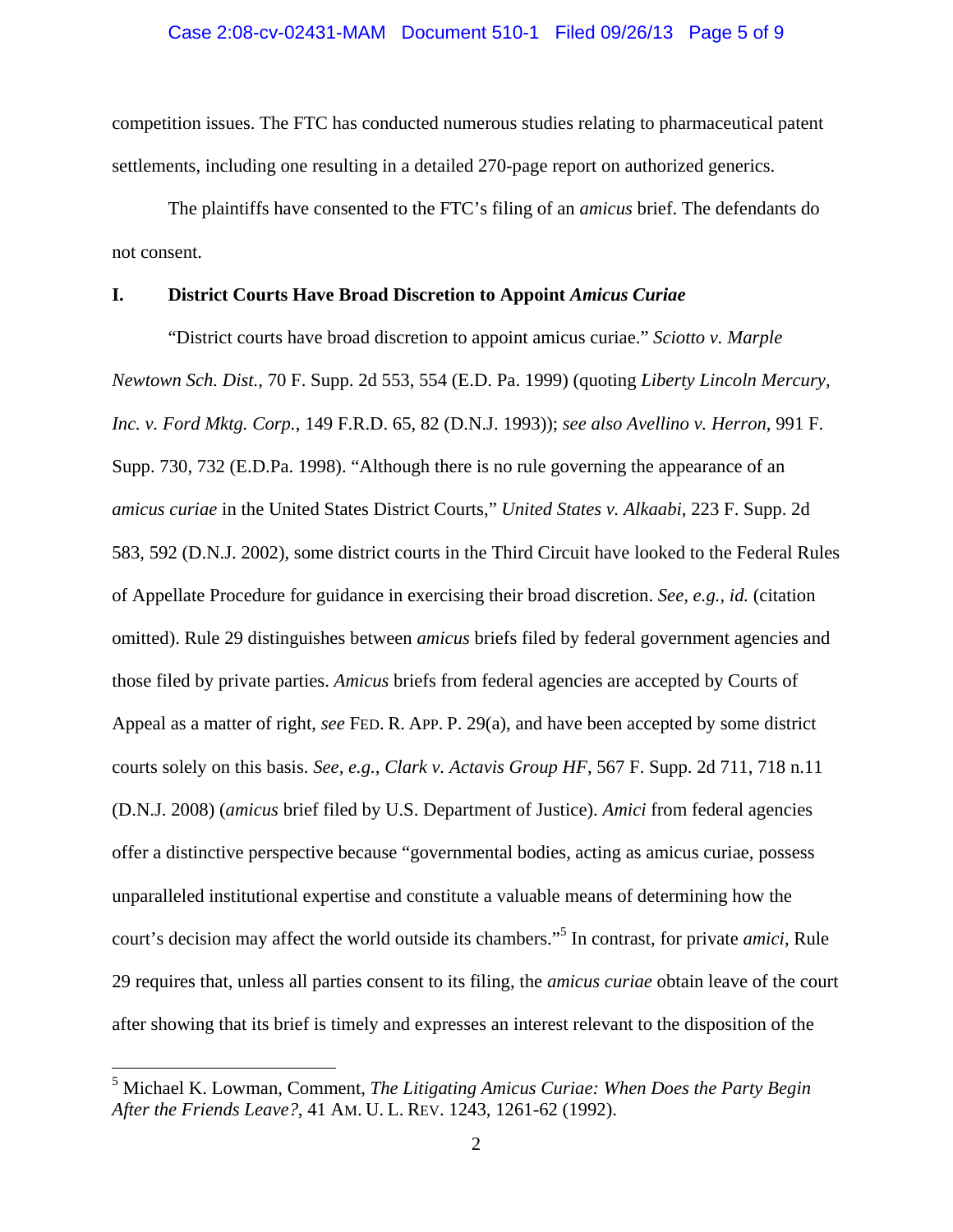case. FED. R. APP. P. 29 (a), (b), and (e); *see also Neonatology Assocs., P.A. v. Comm'r*, 293 F.3d 128, 130-31 (3d Cir. 2002).

Some district courts in this Circuit have applied a four-part standard that incorporates principles similar to Rule 29 as well as other factors, including one considering the partiality of the would-be *amicus*. *See, e.g., Liberty Res., Inc. v. Phila. Hous. Auth.*, 395 F. Supp. 2d 206, 209 (E.D. Pa. 2005) (citing *Sciotto v. Marple Newtown Sch. Dist.*, 70 F. Supp. 2d 553, 555 (E.D. Pa. 1999)). These courts grant leave to participate as *amicus curiae* when: "(1) the petitioner has a 'special interest' in the particular case; (2) the petitioner's interest is not represented competently or at all in the case; (3) the proffered information is timely and useful; and (4) the petitioner is not partial to a particular outcome in the case." *See, e.g., Liberty Res.*, 394 F. Supp. 2d at 209.

#### **II. This Court Should Exercise Its Discretion to Accept the FTC's** *Amicus* **Brief**

This Court should exercise its discretion to accept the FTC's *amicus* brief because the brief (1) expresses both public and governmental interests not currently before the Court, (2) is not partial to any specific outcome in the case, and (3) proffers useful information in a timely manner. Another court in this Circuit recently approved the FTC's participation as *amicus curiae* in a similar case. *See* Order, *In re Effexor XR Antitrust Litig.*, No. 11-cv-5479 (D.N.J. Sept. 12, 2013) (granting FTC's motion for leave to file *amicus* brief and finding that the FTC "possesses institutional expertise which may prove useful to the Court's deliberations").

 First, the FTC is a federal agency representing public interests not currently before this Court. As outlined in the FTC's *amicus* brief, the antitrust treatment of no-authorized-generic commitments has serious long-term implications for *all* consumers, not just the private parties in this matter. Settling parties are using no-authorized-generic commitments with increasing frequency. In the FTC's most recent annual summary of brand-generic settlement agreements,

3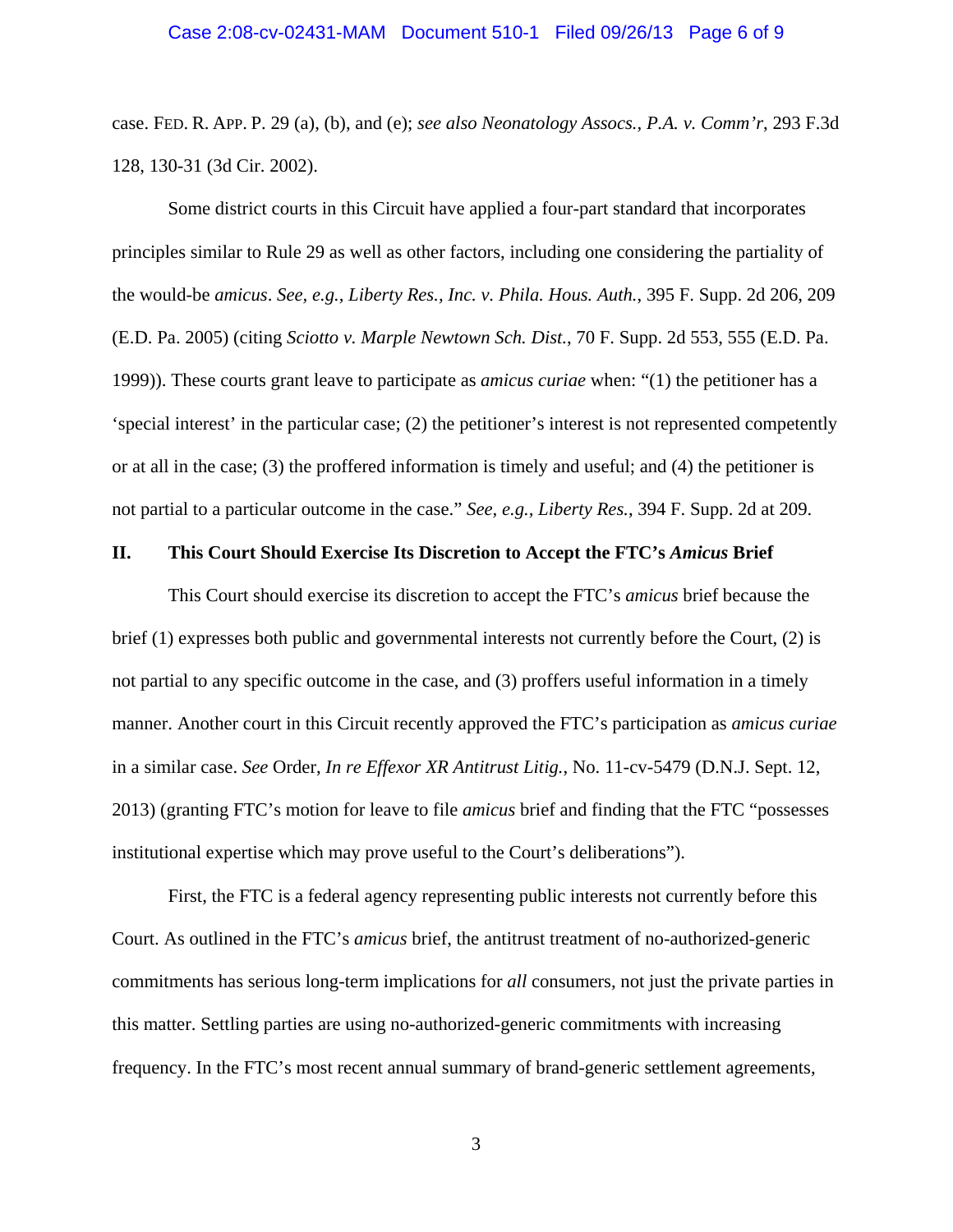#### Case 2:08-cv-02431-MAM Document 510-1 Filed 09/26/13 Page 7 of 9

no-authorized-generic commitments were included in almost half of the settlements (19 of 40) with payment to the generic drug company and restrictions on generic entry.<sup>6</sup> The treatment of no-authorized-generic commitments therefore has important public policy implications.

 Moreover, as an agency charged by Congress with enforcing competition laws, and the primary federal enforcer responsible for antitrust challenges to Hatch-Waxman patent settlements, the FTC has a special interest in the interpretation of these laws. District courts consider these interests when granting motions for leave to federal agencies to participate as *amicus curiae*. *See, e.g., Waste Mgmt. of Pa., Inc. v. City of York*, 162 F.R.D. 34, 37 (M.D. Pa. 1995) (stating as a basis for accepting an *amicus* brief that "the EPA has a special interest in this litigation as it is the primary body responsible for administering and enforcing" the relevant law). The Court's ruling and its interpretation of *Actavis* could affect potential FTC enforcement actions.

 Second, while the FTC has an interest in the development of the law concerning noauthorized-generic commitments, it takes no position with regard to the ultimate outcome in this case. Concluding at this stage that *Actavis* applies to a case such as this one, involving a noauthorized-generic commitment, is not determinative of the outcome of this—or any—case. As the Supreme Court observed in *Actavis*, the plaintiffs still must prove their case under the rule of reason.

 Third, the brief provides useful information based on the FTC's extensive empirical studies of pharmaceutical patent settlements (particularly those involving no-authorized-generic commitments), and experience reviewing pharmaceutical settlements filed under the Medicare

<sup>6</sup> *See* FTC BUREAU OF COMPETITION, AGREEMENTS FILED WITH THE FEDERAL TRADE COMMISSION UNDER THE MEDICARE PRESCRIPTION DRUG, IMPROVEMENT, AND MODERNIZATION ACT OF 2003: OVERVIEW OF AGREEMENTS FILED IN FY 2012 1 (2013), *available at* http://www.ftc.gov/os/2013/01/130117mmareport.pdf.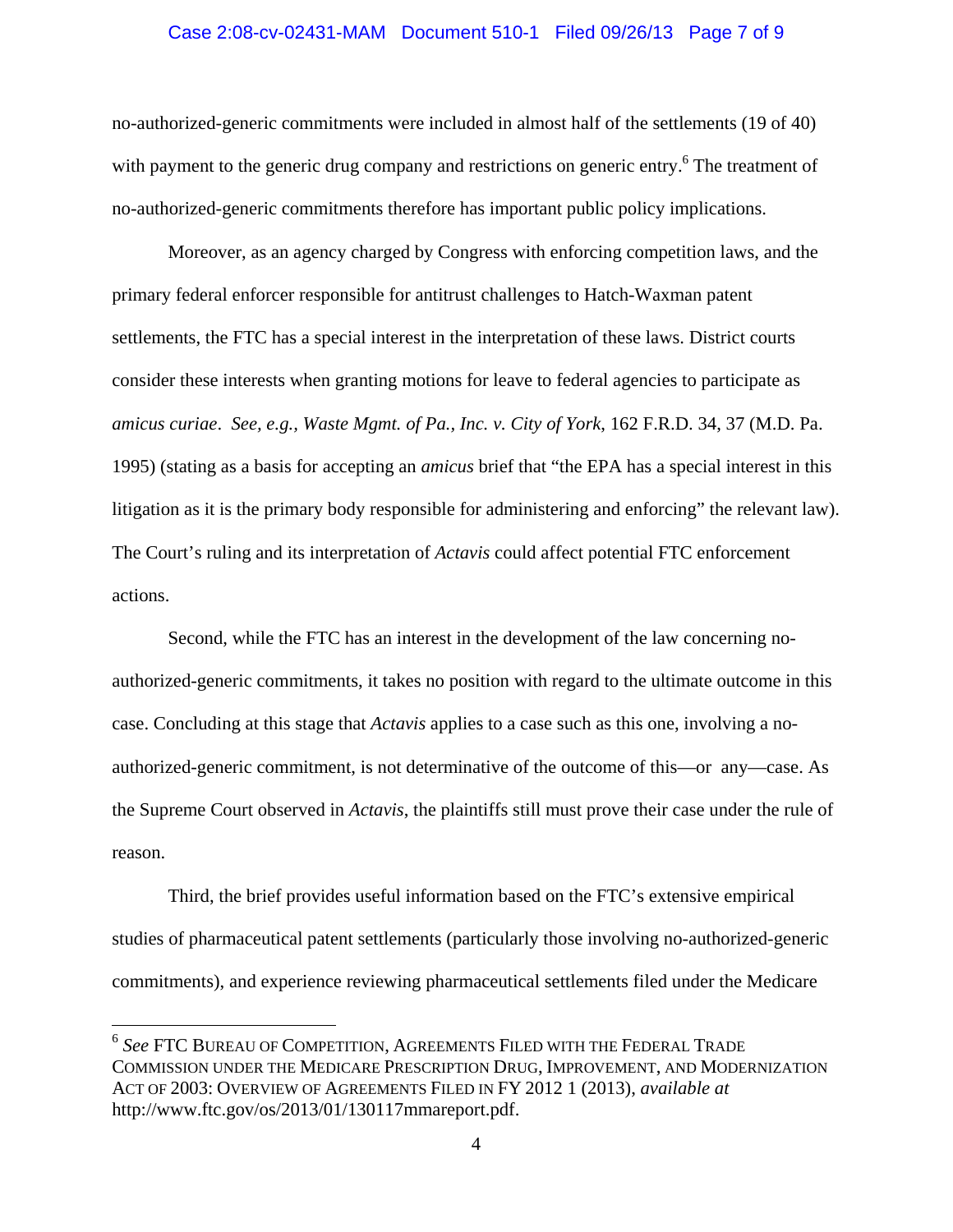### Case 2:08-cv-02431-MAM Document 510-1 Filed 09/26/13 Page 8 of 9

Prescription Drug, Improvement, and Modernization Act of 2003 ("MMA"), in a timely manner. As described in the *amicus* brief, the FTC has a unique institutional perspective—based on years of study and empirical analysis—to offer the Court in its analysis of the competitive implications of no-authorized-generic commitments and the functioning of the review process for pharmaceutical patent settlements. Unlike the plaintiffs, the FTC has reviewed hundreds of patent settlement agreements, most of which are non-public, and is in the singular position to discuss the review process, the potential antitrust concerns of those settlements, and the possible implications for consumers. The *amicus* brief presents the FTC's findings and experience relevant to the questions posed by the Court in a manner that is more accessible than merely reading a collection of reports. Finally, the FTC's brief is timely because it is filed on the same day that briefs are due from the plaintiffs in this case. *See* Order, *In re Wellbutrin XL Antitrust Litigation*, No. 08-cv-2431 (E.D. Pa. Aug. 28, 2013).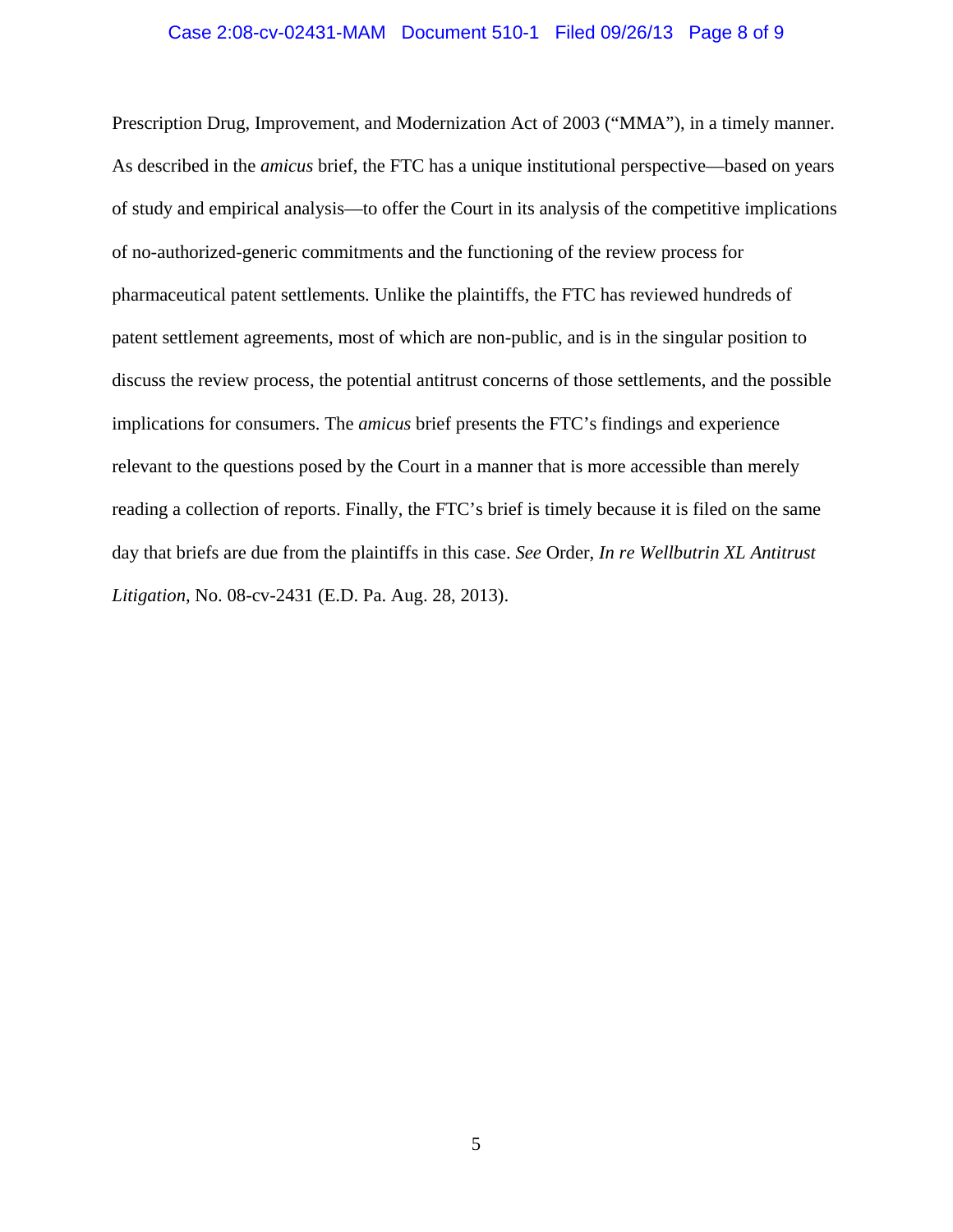# **Conclusion**

For the foregoing reasons, the Commission respectfully requests that the Court grant

leave to file an *amicus curiae* brief.

Dated: September 26, 2013 Respectfully submitted,

DEBORAH L. FEINSTEIN MARKUS H. MEIER Director BRADLEY S. ALBERT Bureau of Competition ELIZABETH R. HILDER

JONATHAN E. NUECHTERLEIN Telephone: (202) 326-3364 General Counsel Facsimile: (202) 326-3384 Federal Trade Commission mmeier@ftc.gov

 /s/ Markus H. Meier JAMES E. RHILINGER Attorneys for *Amicus Curiae* Federal Trade Commission 600 Pennsylvania Avenue N.W. Washington, D.C. 20580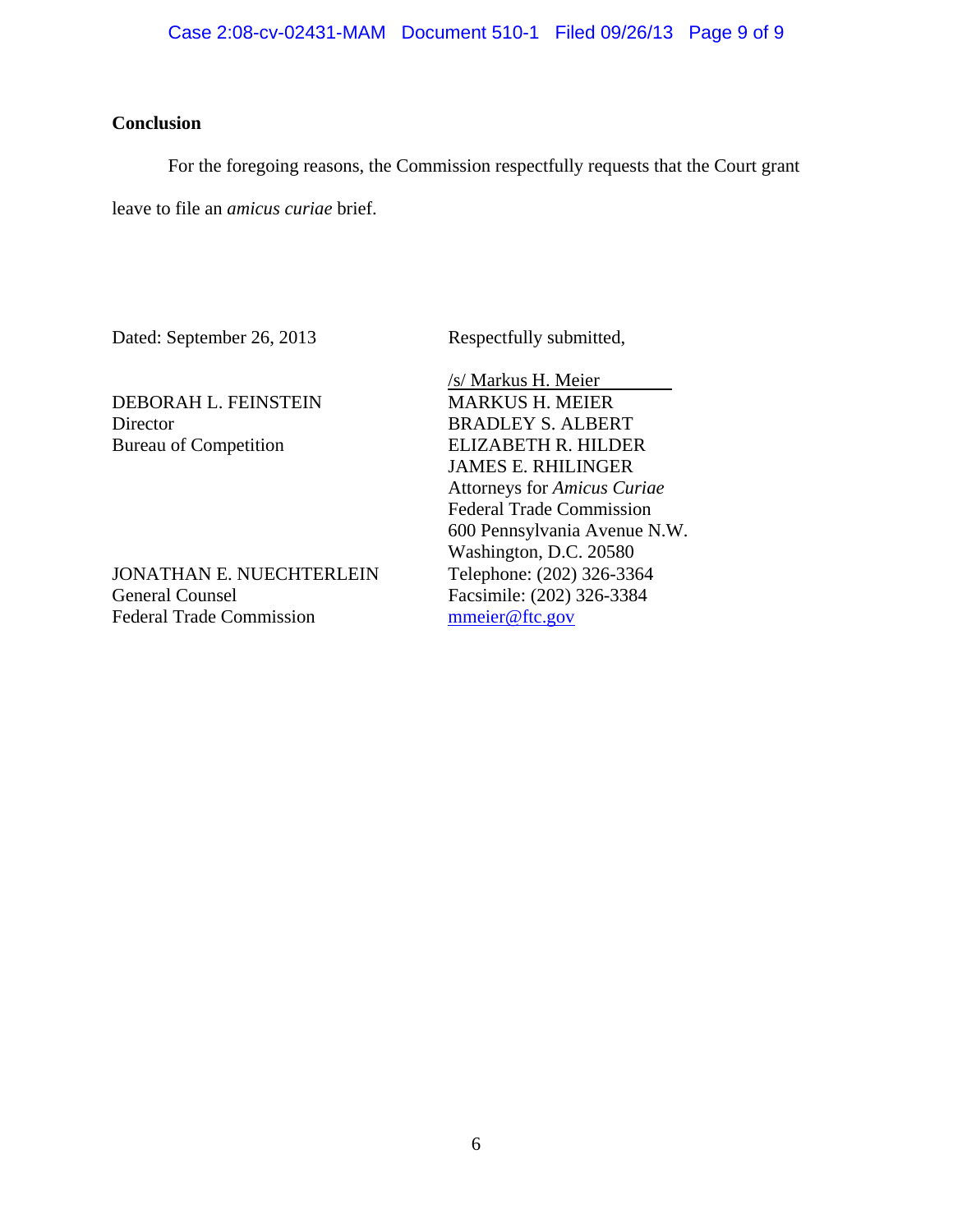## **IN THE UNITED STATES DISTRICT COURT FOR THE EASTERN DISTRICT OF PENNSYLVANIA**

## **In re: WELLBUTRIN XL ANTITRUST LITIGATION**

**This Document Relates To: All Actions** 

**Case no.: 2:08-cv-2431 Case no.: 2:08-cv-2433** 

# **FEDERAL TRADE COMMISSION'S BRIEF AS** *AMICUS CURIAE*

DEBORAH L. FEINSTEIN MARKUS H. MEIER Director BRADLEY S. ALBERT Bureau of Competition ELIZABETH R. HILDER

JONATHAN E. NUECHTERLEIN General Counsel<br>Facsimile: (202) 326-3384<br>Federal Trade Commission<br>Facsimile: (202) 326-3384 Federal Trade Commission

 JAMES E. RHILINGER Attorneys for *Amicus Curiae* Federal Trade Commission 600 Pennsylvania Avenue N.W. Washington, D.C. 20580<br>Telephone: (202) 326-3759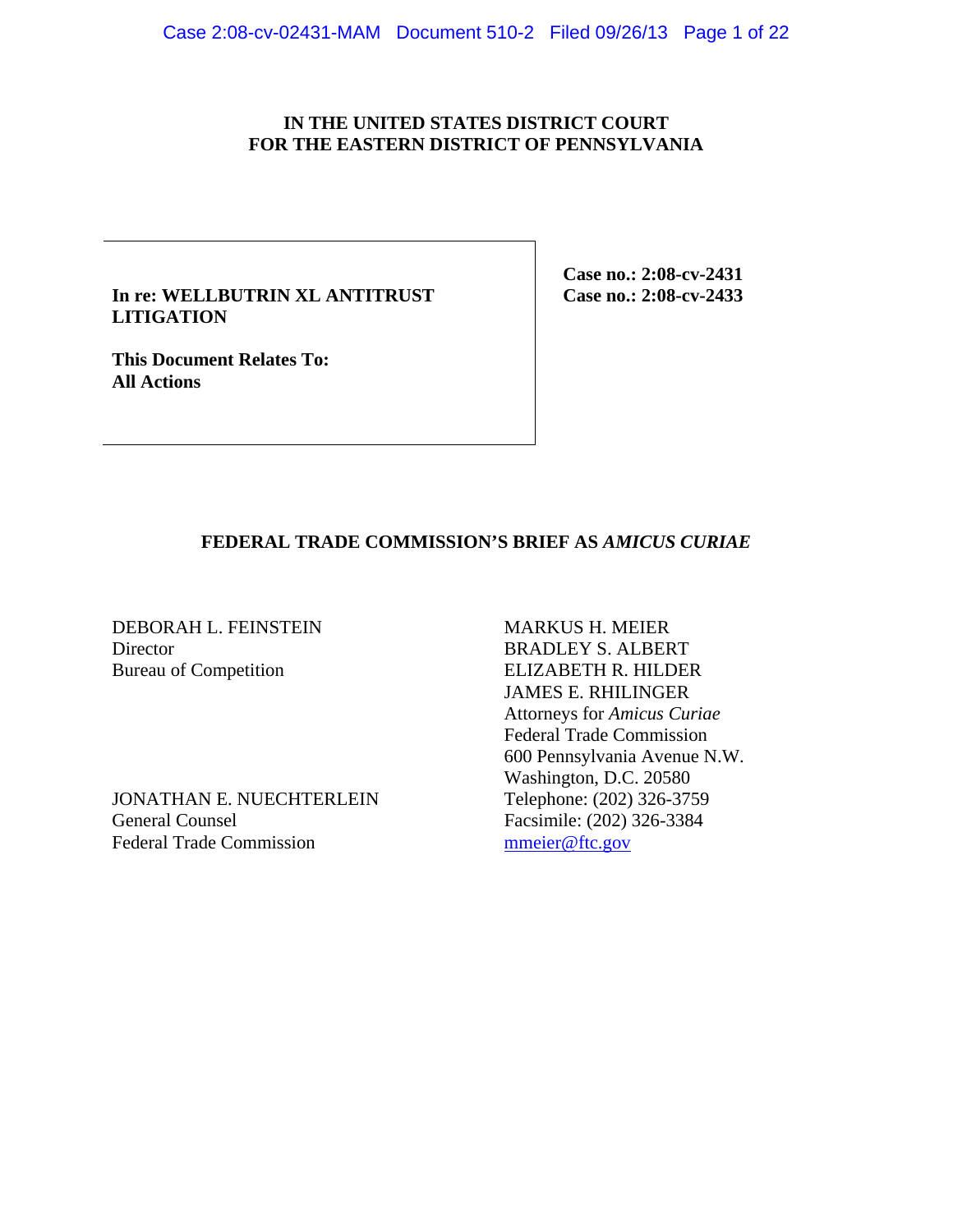# **Table of Contents**

| I.        | FTC v. Actavis Reaffirms Application of Traditional Antitrust Principles to                                                                                           |
|-----------|-----------------------------------------------------------------------------------------------------------------------------------------------------------------------|
| A.        | The key defining characteristic of a reverse payment under Actavis is that it<br>enables parties to share monopoly profits preserved by avoiding competition 4        |
| <b>B.</b> | Actavis rejects the proposition that pharmaceutical patent settlements are                                                                                            |
| II.       | There Is Substantial Evidence on the Economic Effects of a No-Authorized-                                                                                             |
| A.        |                                                                                                                                                                       |
| <b>B.</b> | Typically, the brand's authorized generic competes with the first filer for generic<br>sales during the 180-day exclusivity, resulting in lower generic drug prices 9 |
| C.        | With a no-authorized-generic commitment, the brand company forgoes revenues,<br>the generic company gets 100 percent of generic sales, and consumers pay higher       |
| III.      | The No-Authorized-Generic Commitment Presents the Same Antitrust Concern as                                                                                           |
| IV.       | Exclusive Patent Licenses Are Not Immune from Antitrust Scrutiny 13                                                                                                   |
| V.        |                                                                                                                                                                       |
|           |                                                                                                                                                                       |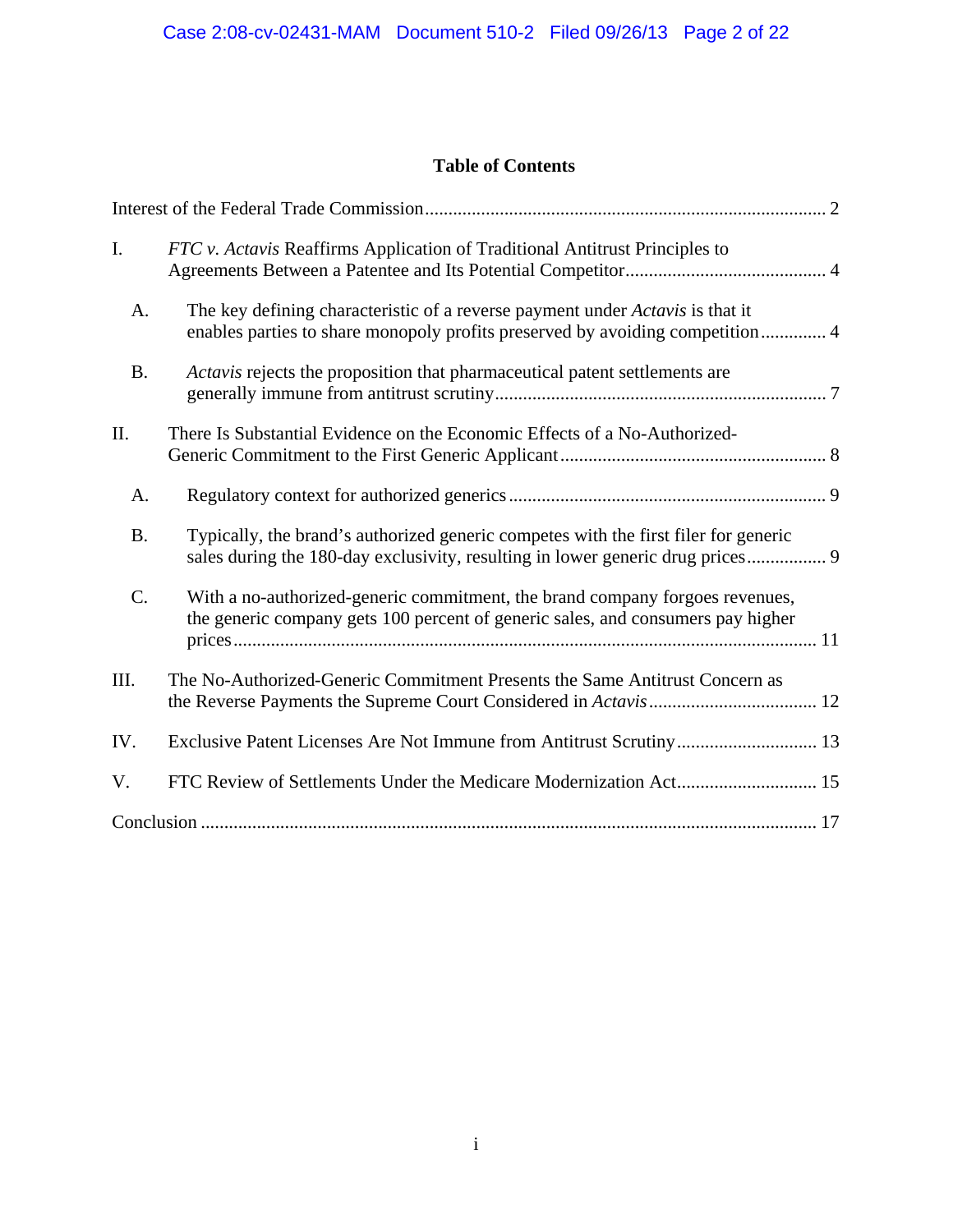# **Table of Authorities**

# **Cases**

| American Needle, Inc. v. National Football League, 130 S.Ct. 2201(2010) 10                  |  |  |  |
|---------------------------------------------------------------------------------------------|--|--|--|
|                                                                                             |  |  |  |
|                                                                                             |  |  |  |
|                                                                                             |  |  |  |
|                                                                                             |  |  |  |
|                                                                                             |  |  |  |
|                                                                                             |  |  |  |
| General Talking Pictures Corp v. Western Electric, 304 U.S. 175 (1938)  17                  |  |  |  |
|                                                                                             |  |  |  |
| In re Ciprofloxacin Hydrochloride Antitrust Litig., 363 F. Supp. 2d 514 (E.D.N.Y. 2005)  17 |  |  |  |
|                                                                                             |  |  |  |
|                                                                                             |  |  |  |
|                                                                                             |  |  |  |
| In re Nexium (Esomeprazole) Antitrust Litig., 2013 WL 4832176 (D. Mass. Sept. 11, 2013)  6  |  |  |  |
|                                                                                             |  |  |  |
|                                                                                             |  |  |  |
|                                                                                             |  |  |  |
|                                                                                             |  |  |  |
|                                                                                             |  |  |  |
|                                                                                             |  |  |  |
| Va. State Bd. of Pharmacy v. Va. Citizens Consumer Council, Inc., 425 U.S. 748 (1976) 3     |  |  |  |
| <b>Statutes</b>                                                                             |  |  |  |
|                                                                                             |  |  |  |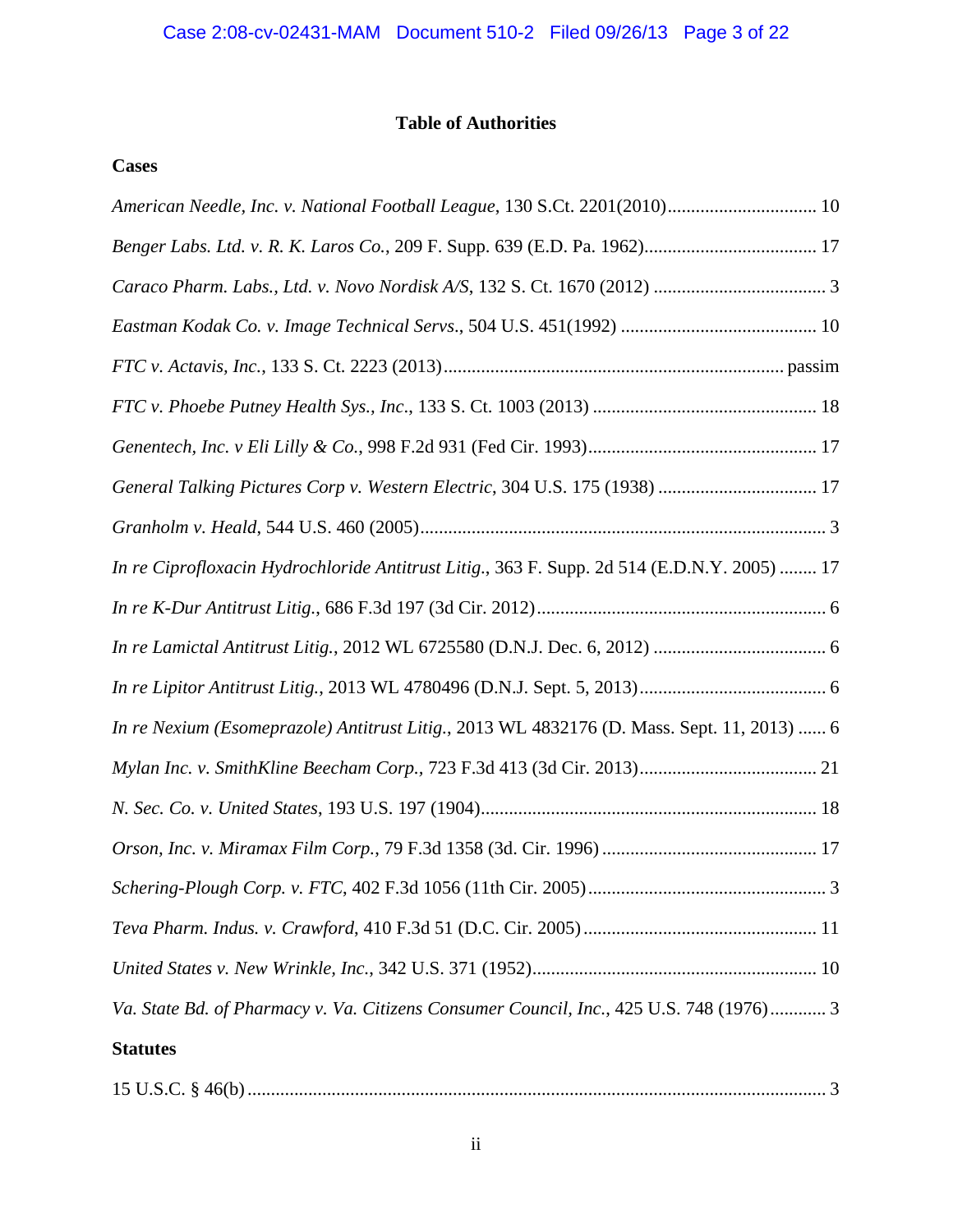| <b>Other Authorities</b>                                                                 |
|------------------------------------------------------------------------------------------|
|                                                                                          |
| Comment of Apotex Corp. in Supp. of Citizen Pet. of Mylan Pharms., Inc., No. 2004P-      |
| Drug Topics, Top 200 Brand Drugs by Retail Dollars in 2002 (Apr. 7, 2003) 11             |
| Frequently Asked Questions About Filing Agreements with the FTC Pursuant to the Medicare |
| FTC Bureau of Competition, Competition in the Health Care Marketplace (last updated      |
| FTC, AUTHORIZED GENERIC DRUGS: SHORT-TERM EFFECTS AND LONG-TERM IMPACT (2011)            |
| Michael A. Carrier, Solving the Drug Settlement Problem: The Legislative Approach, 41    |
| Press Release, Teva Announces Launch of Generic Wellbutrin XL Tablets, 150mg (May 30,    |
| U.S. Department of Justice and Federal Trade Commission, Antitrust Guidelines for the    |
| <b>Court Documents</b>                                                                   |
| GSK's Memorandum of Law Regarding the Applicability of FTC v. Actavis                    |
| Order, In re Wellbutrin XL Antitrust Litig., Docket No. 464 (July 17, 2012)  15          |

Reply Brief for the Petitioner, *FTC v. Actavis,* 133 S. Ct. 2223 (2013) ......................................... 6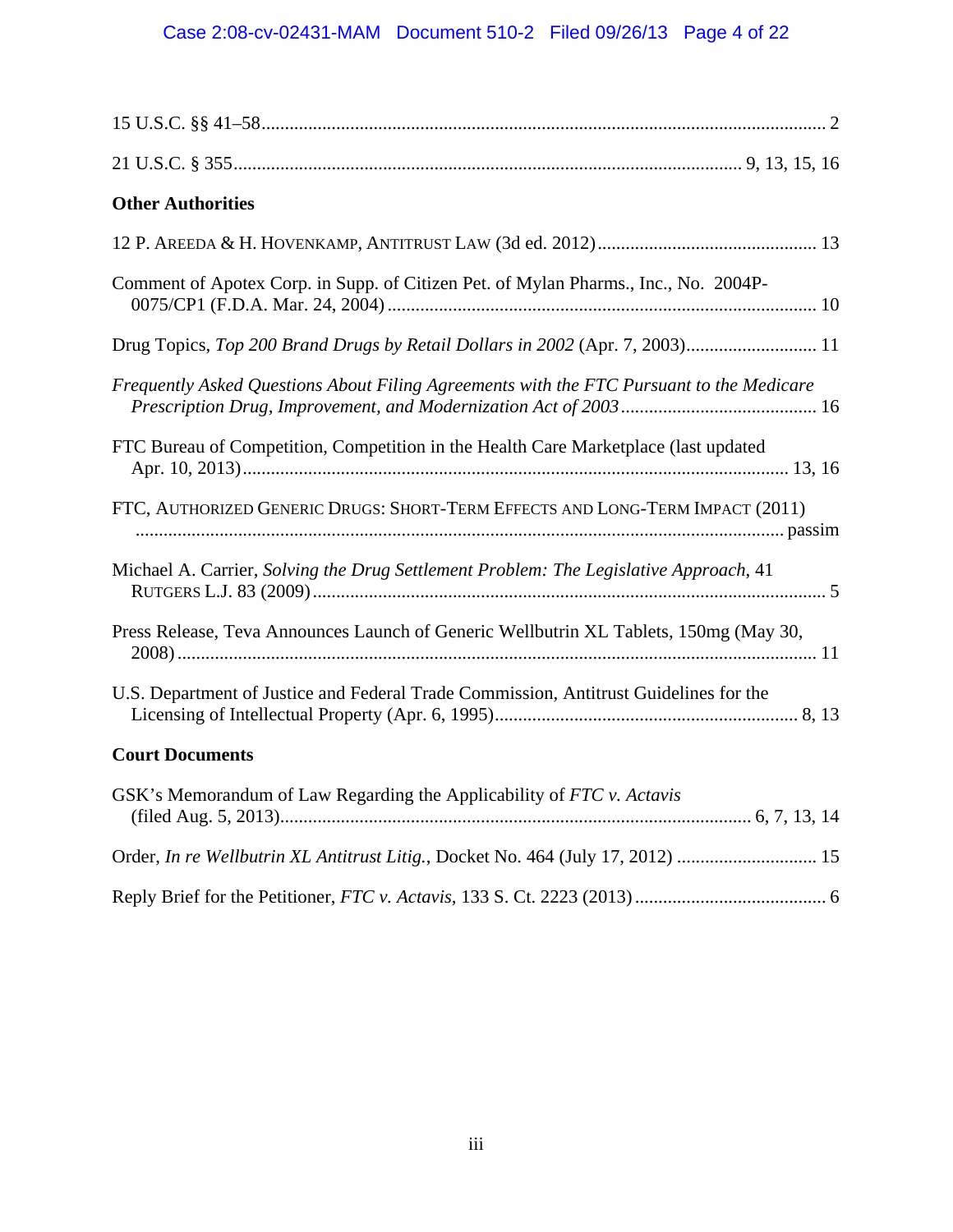#### Case 2:08-cv-02431-MAM Document 510-2 Filed 09/26/13 Page 5 of 22

In *FTC v. Actavis, Inc.*, 133 S. Ct. 2223 (2013), the Supreme Court held that antitrust concerns may arise when, in exchange for the settlement of patent litigation, a brand-name drug manufacturer pays a generic drug manufacturer to defer generic competition. The Court rejected a legal rule that conferred "near-automatic antitrust immunity" on patent settlements when the alleged anticompetitive restraints do not extend beyond the patent's expiration date. *Id.* at 2237. Instead, the Court reaffirmed that the legality of an agreement not to compete between a patent holder and a would-be rival is to be assessed using "traditional antitrust factors." *Id.* at 2231.

In this case the plaintiffs contend that, in lieu of cash, the patentee used a promise not to compete with an "authorized generic" version of the patented drug (the "no-authorized-generic commitment") to induce the first generic applicant to settle an infringement suit and delay selling a generic alternative. Such deals can be a win-win for both firms: first, they can enable the brand-name drug manufacturer to forestall the date of generic entry and thus extend its enjoyment of monopoly profits; second, they can benefit the generic challenger by eliminating the only competition for sales of its generic drug product for a significant period of time—thus creating the prospect of many millions of dollars in extra revenue for the generic company, in part from its ability to charge supracompetitive prices for its product.

Despite the potential for this type of settlement to cause substantial harm to consumers, both before and after generic entry, GlaxoSmithKline (GSK) contends that *Actavis* renders such an arrangement immune from antitrust challenge because the patentee paid the generic through a non-compete agreement instead of with cash. According to GSK, this Court must dismiss this antitrust challenge without considering whether such a no-authorized-generic commitment could have functioned like the cash payments at issue in *Actavis*. GSK also asserts that the challenged agreement is lawful because it took the form of an exclusive license.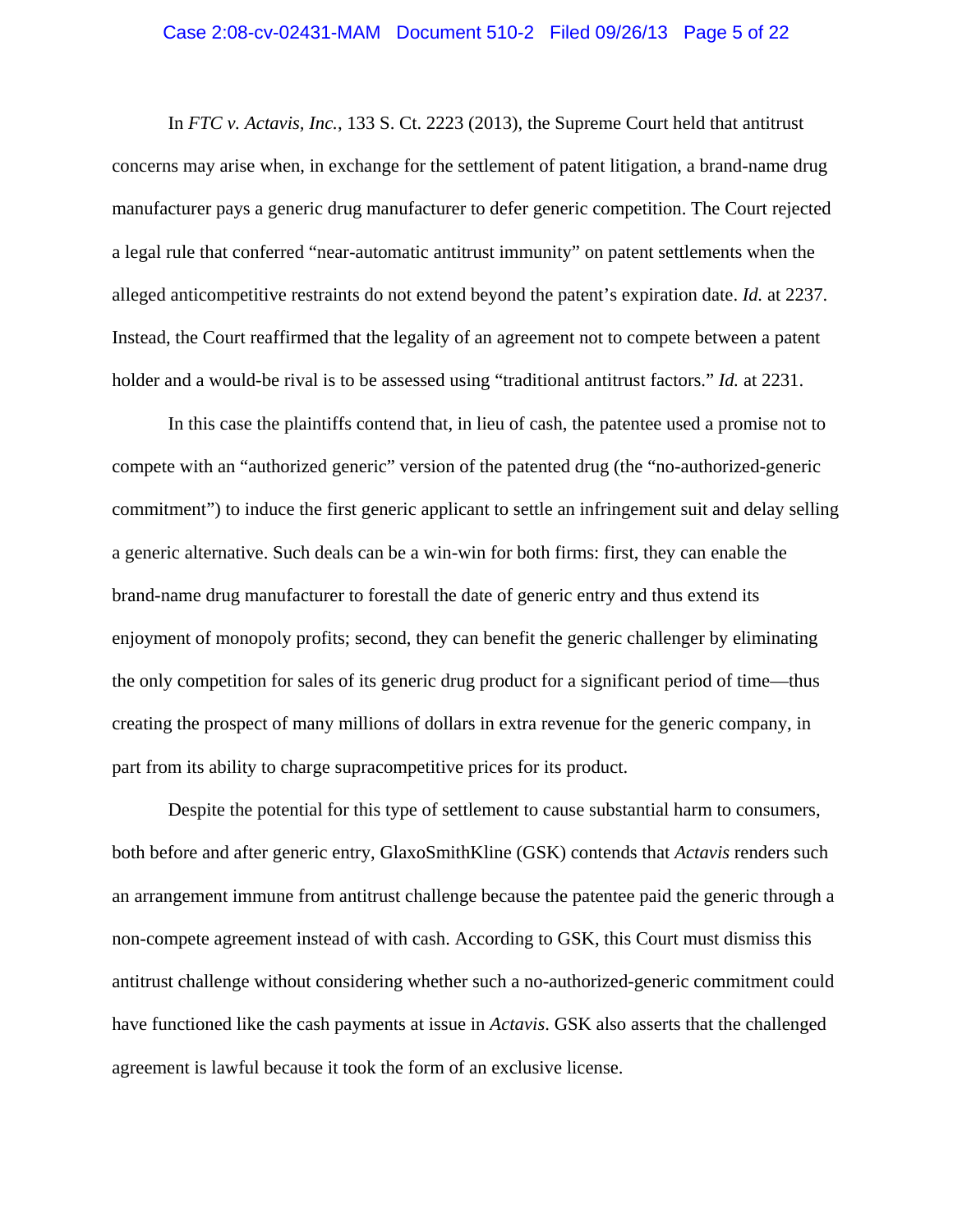### Case 2:08-cv-02431-MAM Document 510-2 Filed 09/26/13 Page 6 of 22

GSK's arguments make neither economic nor legal sense. The type of no-authorizedgeneric commitment at issue here raises the same type of antitrust concern that the Supreme Court identified in *Actavis*. Indeed, accepting GSK's claim of antitrust immunity whenever patentees use vehicles other than cash to share the profits from an agreement to avoid competition elevates form over substance, and it would allow drug companies to easily circumvent the ruling in *Actavis*, at great cost to consumers.

As the federal agency with primary responsibility for protecting consumers through antitrust enforcement in the pharmaceutical industry, as well as with expertise on the economic effects of competition by authorized generics, the FTC requests leave to file this *amicus* brief to address how the antitrust concerns the Supreme Court identified in *Actavis* regarding reverse payments can be raised by the type of no-authorized-generic commitment alleged in this case.<sup>1</sup> In addition, in light of this Court's previous request that the parties provide additional information about the procedures applicable to government review of patent settlement agreements between brand-name and generic drug companies, this brief also explains that process.

#### **Interest of the Federal Trade Commission**

 The Federal Trade Commission is an independent agency charged by Congress with protecting the interests of consumers by enforcing competition and consumer protection laws. 15 U.S.C. §§ 41–58. It exercises primary responsibility over federal antitrust enforcement in the pharmaceutical industry. The Commission has used its law enforcement authority to challenge

<u>.</u>

<sup>&</sup>lt;sup>1</sup> The FTC expresses no views on the ultimate disposition of this litigation.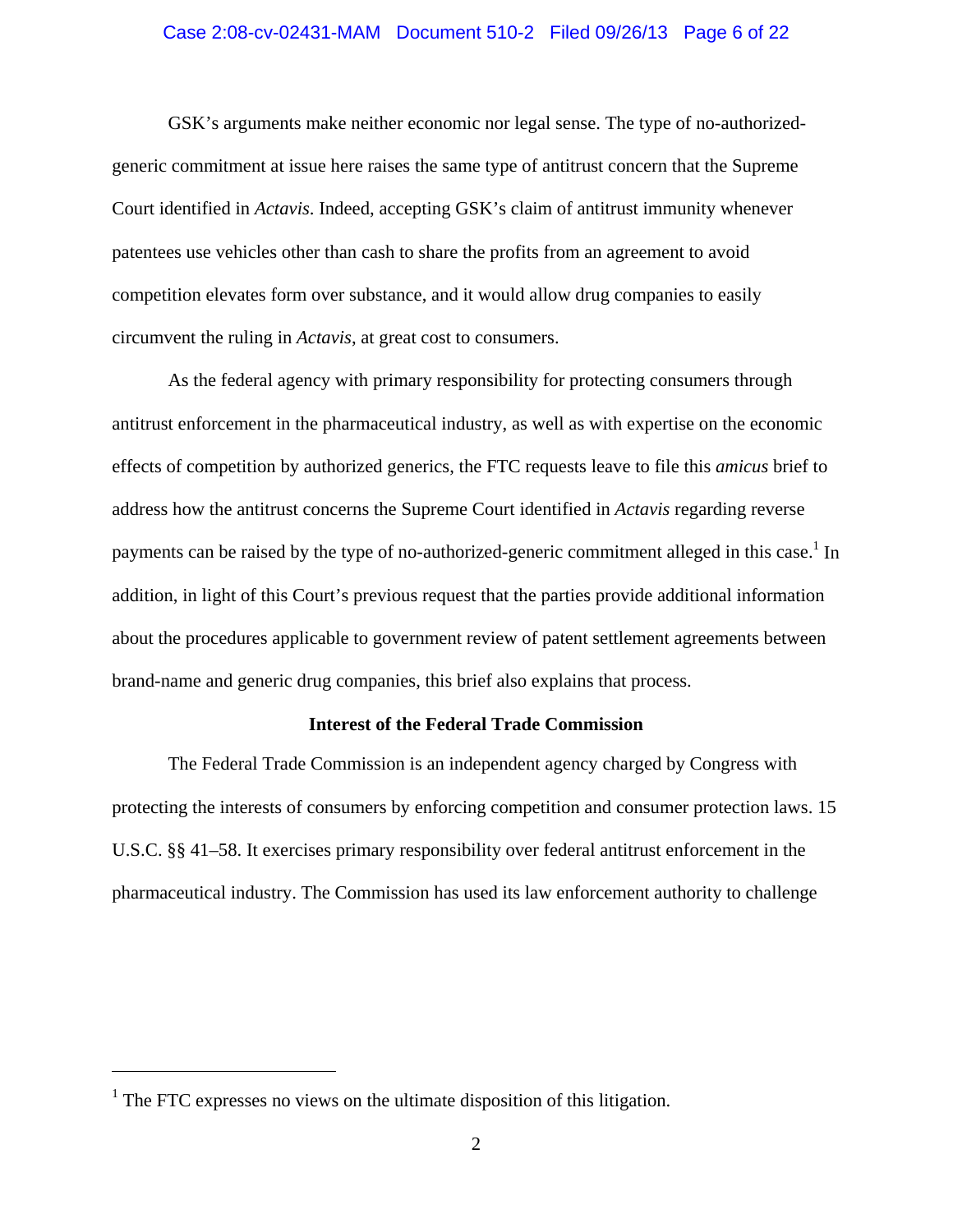### Case 2:08-cv-02431-MAM Document 510-2 Filed 09/26/13 Page 7 of 22

Hatch-Waxman patent settlements involving payments to delay entry by a lower-priced generic drug ("reverse-payment" or "pay-for-delay" agreements).<sup>2</sup>

 In addition, the FTC has a congressionally mandated role to conduct studies of industrywide competition issues. The agency's broad authority to compel the production of data and information, 15 U.S.C. § 46(b), gives it a unique capacity to conduct "systematic, institutional study of real-world industries and activities" that "modern academic research in industrial organization rarely undertakes."<sup>3</sup> Courts, including the Supreme Court, have relied on FTC studies when resolving legal and policy issues.<sup>4</sup> The Commission has conducted a variety of empirical studies of the pharmaceutical industry, including a comprehensive empirical study of the competitive effects of authorized generics.<sup>5</sup> The FTC's 2011 Authorized Generic Report is based on an analysis of business documents from more than one hundred brand and generic pharmaceutical companies.

<sup>2</sup> *See, e.g.*, *FTC v. Actavis*, 133 S. Ct. 2223 (2013); *Schering-Plough Corp. v. FTC*, 402 F.3d 1056 (11th Cir. 2005); First Amended Complaint, *FTC v. Cephalon, Inc.*, No. 08-cv-2141 (E.D. Pa. Aug. 12, 2009).

<sup>3</sup> *Report of the American Bar Association Section of Antitrust Law, Special Committee to Study the Role of the Federal Trade Commission*, 58 ANTITRUST L.J. 43, 103 (1989).

<sup>4</sup> *See, e.g*., *Caraco Pharm. Labs., Ltd. v. Novo Nordisk A/S*, 132 S. Ct. 1670, 1678 (2012) (FTC study on generic pharmaceuticals); *Granholm v. Heald*, 544 U.S. 460, 466–68, 490–92 (2005) (FTC study of Internet wine sales); *Va. State Bd. of Pharmacy v. Va. Citizens Consumer Council, Inc.*, 425 U.S. 748, 754 n.11, 765 n.20 (1976) (FTC study concerning drug price advertising restrictions).

 $^5$  FTC, AUTHORIZED GENERIC DRUGS: SHORT-TERM EFFECTS AND LONG-TERM IMPACT (2011), *available at* http://www.ftc.gov/os/2011/08/ 2011genericdrugreport.pdf [hereinafter Authorized Generic Report].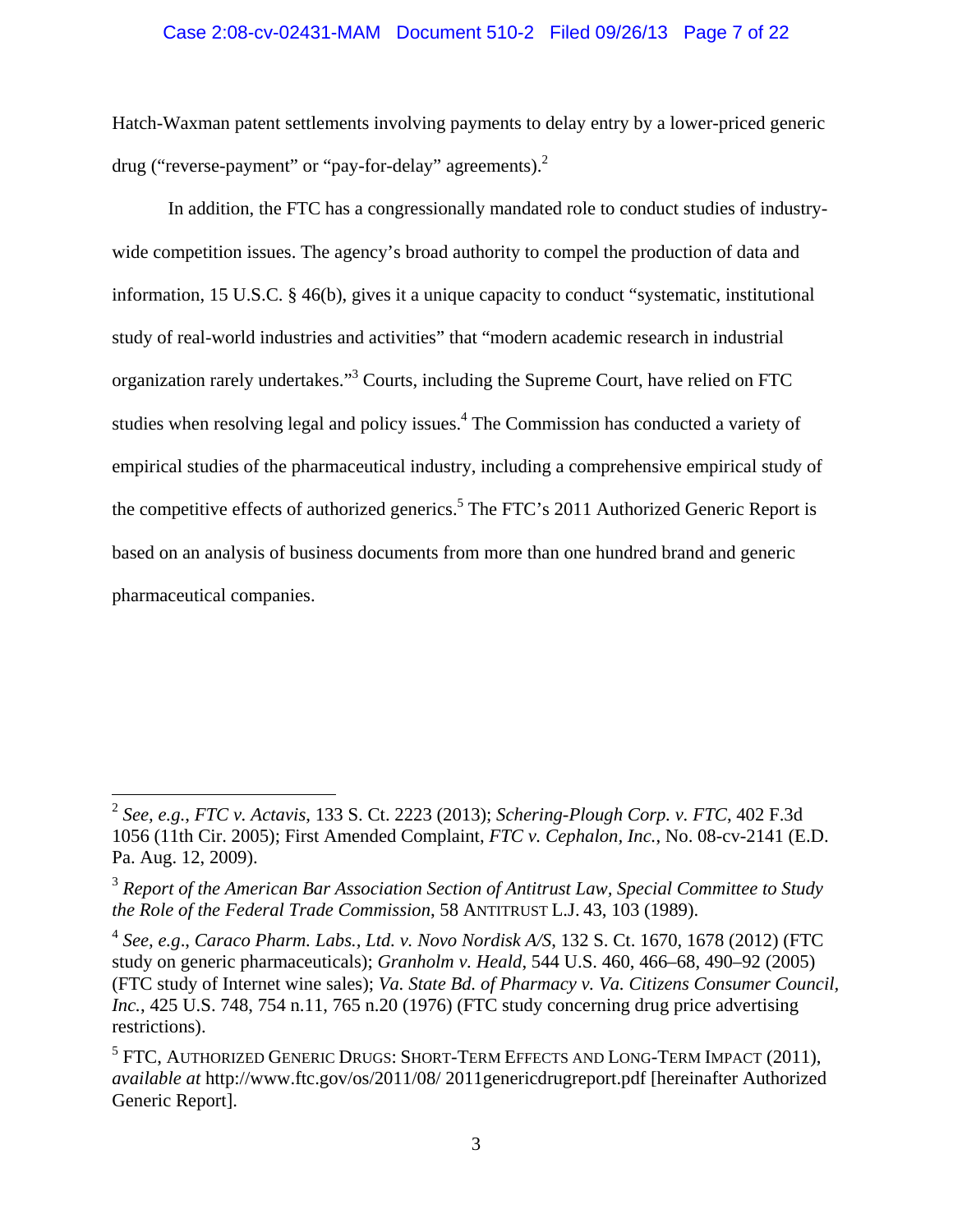#### **Argument**

## **I.** *FTC v. Actavis* **Reaffirms Application of Traditional Antitrust Principles to Agreements Between a Patentee and Its Potential Competitor**

In *Actavis*, the Supreme Court held that "reverse-payment" patent settlements agreements in which a brand-name drug manufacturer pays a would-be competitor to abandon its patent challenge and agree not to sell its generic drug product for a period of time—are not immune from antitrust scrutiny and are to be evaluated under the traditional antitrust "rule of reason." The Eleventh Circuit had affirmed dismissal of an FTC complaint alleging that the manufacturer of the testosterone replacement drug AndroGel had entered into two such agreements. The Eleventh Circuit did so on the ground that an agreement is "immune from antitrust attack" if its anticompetitive effects are all within "the scope of the exclusionary potential of the patent." *Actavis*, 133 S. Ct. at 2227 (quoting *FTC v. Watson Pharms., Inc.*, 677 F.3d 1298, 1312 (11th Cir. 2012). The Supreme Court reversed, rejecting this so-called "scopeof-the-patent" approach. *Id*. at 2230 ("[W]e do not agree that that fact, or characterization, can immunize the agreement from antitrust attack."). The Court explained that its longstanding approach to assessing agreements between a patentee and potential competitors considers "traditional antitrust factors such as likely anticompetitive effects, redeeming virtues, market power, and potentially offsetting legal considerations present in the circumstances, such as here those related to patents." *Id*. at 2231.

## **A. The key defining characteristic of a reverse payment under** *Actavis* **is that it enables parties to share monopoly profits preserved by avoiding competition**

In *Actavis*, the Supreme Court described the nature of the antitrust concern that reversepayment settlements can present. "[P]ayment in return for staying out of the market," the Court explained, "simply keeps prices at patentee-set levels . . . while dividing that [monopoly] return between the challenged patentee and the patent challenger." 133 U.S. at 2234-35. "[T]he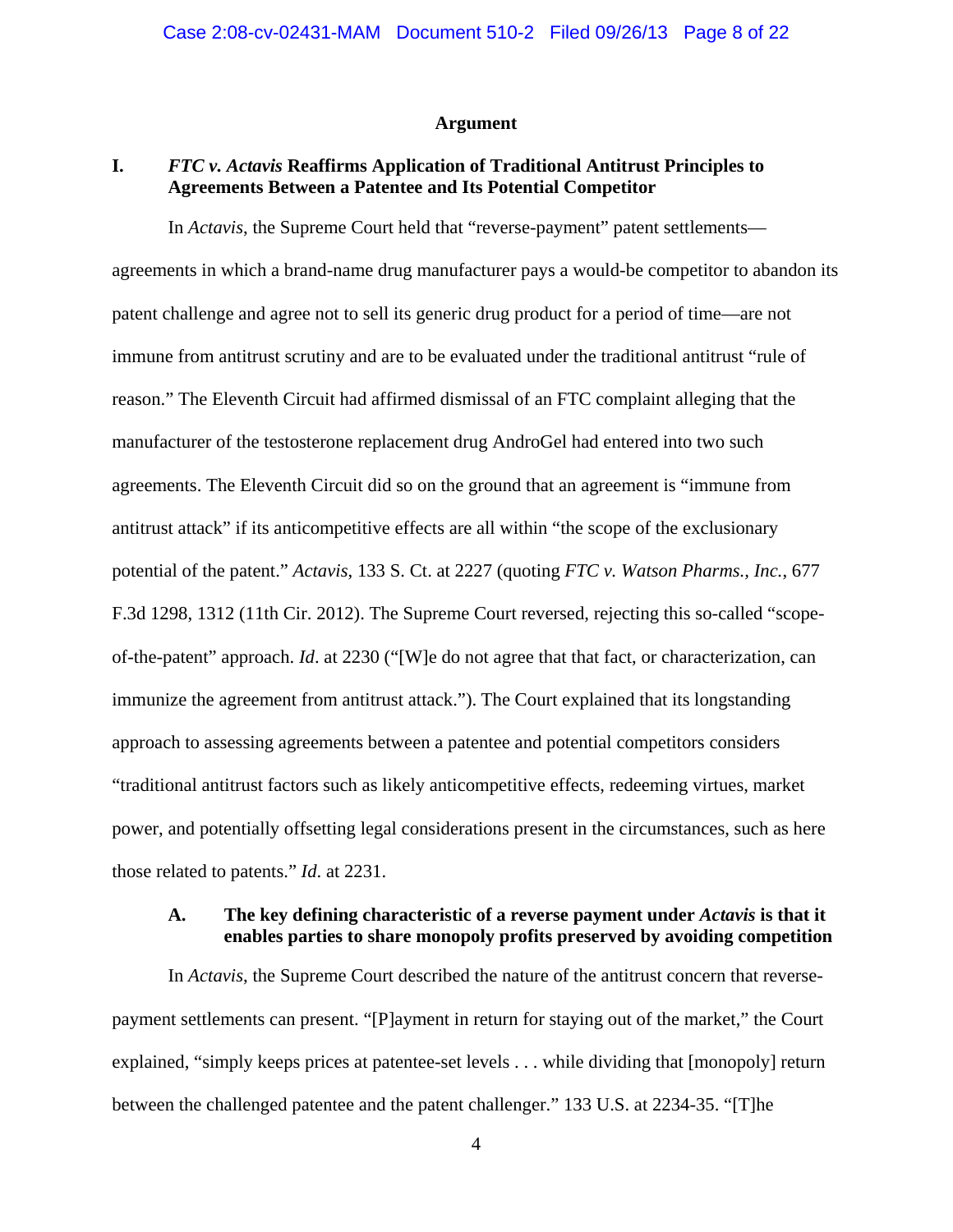### Case 2:08-cv-02431-MAM Document 510-2 Filed 09/26/13 Page 9 of 22

payment's objective is to maintain supracompetitive prices to be shared among the patentee and the challenger rather than face what might have been a competitive market." *Id*. at 2236.<sup>6</sup>

GSK contends that this antitrust concern can arise only if parties use a monetary payment to share the supracompetitive returns preserved by their agreement to avoid competition. To be sure, the Supreme Court's opinion speaks in terms of "payments" and "money," as those were the allegations in *Actavis*. But nothing in the opinion suggests that the Court meant to limit its ruling to payments in cash, and the only two courts to have addressed the issue rejected arguments that Actavis applies only to monetary payments.<sup>7</sup> Such an artificial limitation would make no economic sense. The rule GSK proposes would allow settling parties to sidestep an antitrust challenge to a reverse-payment settlement simply by transferring other valuable assets, such as gold bullion, stocks, or real estate.<sup>8</sup>

<sup>&</sup>lt;sup>6</sup> See also id. at 2235 (payment may show "that the patentee seeks to induce the generic challenger to abandon its claim with a share of its monopoly profits that would otherwise be lost in the competitive market"); *id*. at 2236 (noting "concern that a patentee is using its monopoly profits to avoid the risk of patent invalidation or a finding of noninfringement").

<sup>7</sup> *In re Nexium (Esomeprazole) Antitrust Litig.*, 2013 WL 4832176, at \*15 (D. Mass. Sept. 11, 2013) ("This Court does not see fit to read into the [*Actavis*] opinion a strict limitation of its principles to monetary-based arrangements alone."); *In re Lipitor Antitrust Litig.*, 2013 WL 4780496, at \*26 (D.N.J. Sept. 5, 2013) ("[N]othing in *Actavis* strictly requires that the payment be in the form of money"). A pre-*Actavis* ruling in *In re Lamictal Antitrust Litig.*, 2012 WL 6725580 (D.N.J. Dec. 6, 2012), interpreted the Third Circuit's rule on reverse payments as limited to cash payments, but the Third Circuit decision upon which it was based has since been vacated in light of *Actavis*. *In re K-Dur Antitrust Litig.*, 686 F.3d 197 (3d Cir. 2012), *vacated by* 133 S. Ct. 2849 (2013).

 $8$  Indeed, commentators have noted that after the FTC began challenging cash-only reversepayment agreements, pharmaceutical companies then turned to other payment arrangements. *See, e.g.*, Michael A. Carrier, *Solving the Drug Settlement Problem: The Legislative Approach*, 41 RUTGERS L.J. 83, 98 (2009) ("[B]rand firms no longer are making simple payments to generics to stay off the market. Such settlements, which appear quaint in contrast to today's sophisticated version of three-drug monte, are no longer observed in today's marketplace. Instead, a brand's promise not to introduce an authorized generic, accompanied by an ANDA generic's agreement to delay entering the market, could allow the brand to reap millions of dollars in additional profits while also benefitting the ANDA generic. At the same time, such a payment is more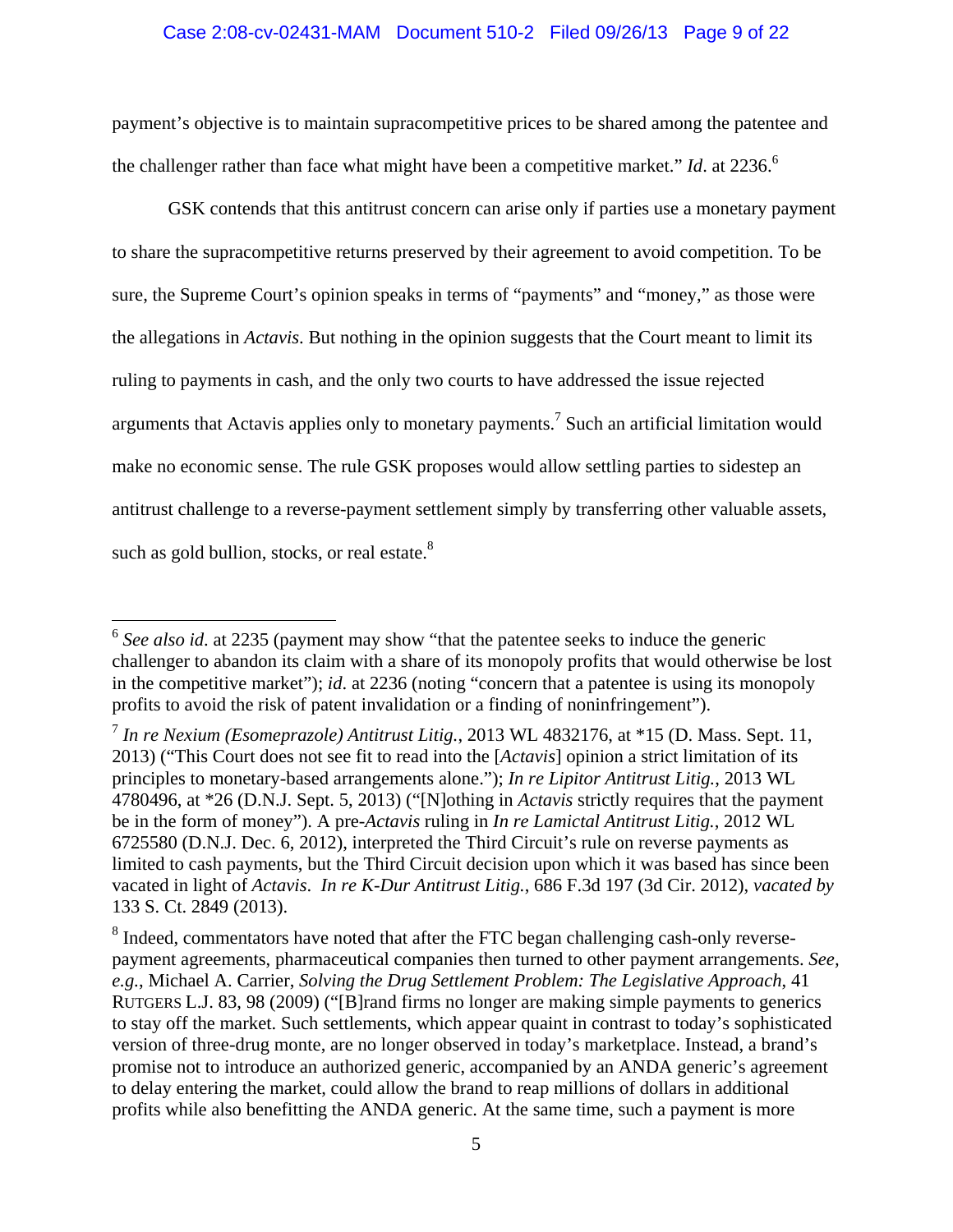#### Case 2:08-cv-02431-MAM Document 510-2 Filed 09/26/13 Page 10 of 22

It is also incorrect to suggest, as GSK does, that the only alternative to equating "payment" with cash is to treat all types of consideration to the alleged infringer as a payment.<sup>9</sup> In *Actavis*, the Supreme Court distinguished among types of consideration. It contrasted the core competitive concern of settlements that share monopoly profits with settlements in which the opposing parties merely agree to compromise on matters at stake in the litigation (such as a party accepting less than the full amount of its damage claim). *Id*. at 2233. Such a compromise of claims, the Court noted, has not been thought to raise antitrust concerns. For example, when the parties in Hatch-Waxman patent litigation settle with an agreement that merely sets a date for the generic patent challenger's market entry before patent expiration, without more, there is nothing to suggest that this familiar settlement form reflects anything other than arms-length bargaining between adverse parties based on expectations regarding the likely outcome of the litigation.

But when the inducement to settle and defer market entry includes something that the alleged infringer could not get even if it prevailed in the patent litigation, "that . . . is something quite different" and may raise antitrust concerns. *Id*. Under those circumstances, it is necessary to ask whether the inducement may be a vehicle for sharing monopoly profits. *Actavis* thus reflects a two-part framework to assess whether a settlement agreement contains a reverse payment: (1) Is the alleged payment something that a generic challenger could not have obtained had it won the litigation? and (2) Are the parties sharing monopoly profits preserved by avoiding competition? $10$ 

difficult to quantify and appears less suspicious to an antitrust court that is trained to look for monetary payments.").

<sup>9</sup> *See* GSK's Memorandum of Law Regarding the Applicability of *FTC v. Actavis* (filed Aug. 5, 2013) (GSK Mem.), at 14.

<sup>10</sup> The Supreme Court's analysis reflects the principles the FTC's brief articulated. *See* Reply Brief for the Petitioner at 9-10, *FTC v. Actavis,* 133 S. Ct. 2223 (2013) (No. 12-416), *available at* http://www.ftc.gov/os/caselist/0710060/130318actavisreplybrief.pdf ("[T]he defining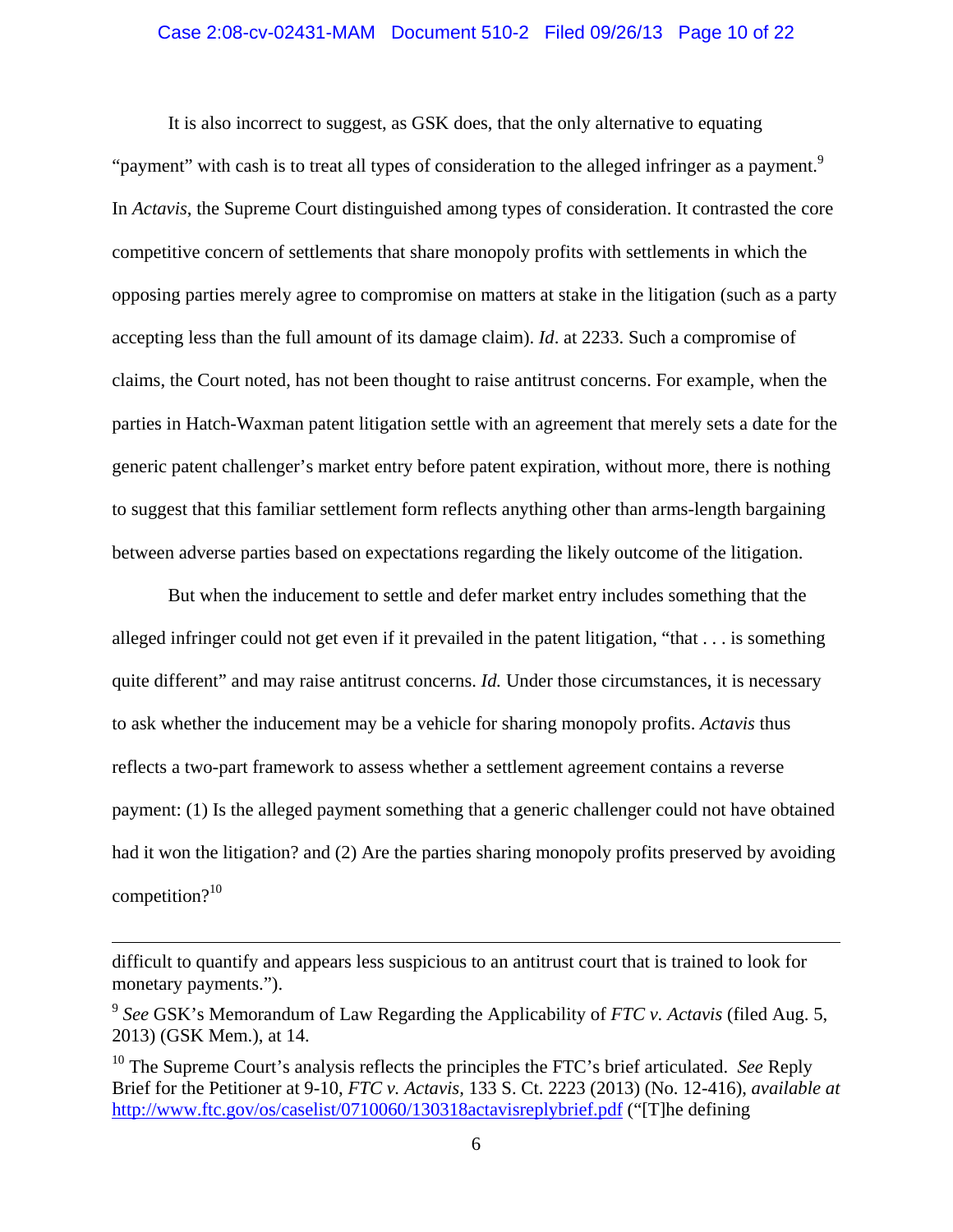## **B.** *Actavis* **rejects the proposition that pharmaceutical patent settlements are generally immune from antitrust scrutiny**

The Supreme Court's rejection of an antitrust immunity premised on the "scope-of-thepatent" approach was unequivocal. A court cannot "answer the antitrust question" merely by looking at "what the holder of a valid patent could do." *Id.* at 2230-31. The Court reviewed its precedents and explained that in none of these cases—which addressed a wide variety of restraints arising in patent-related settlement agreements and patent licenses—did it simply "measure the length or amount of a restriction solely against the length of the patent's term or its earning potential." *Id*. at 2231. Instead, those prior decisions "seek to accommodate patent and antitrust policies, finding challenged terms and conditions unlawful unless patent law policy offsets the antitrust law policy strongly favoring competition." *Id.* at 2233. It is therefore incorrect to suggest, as GSK does, that *Actavis* merely created a narrow exception to an otherwise blanket antitrust immunity for drug patent settlements that permit entry before patent expiration. $11$ 

The Supreme Court's rejection of the scope-of-the-patent test and its directive to consider

traditional antitrust factors is not a special rule limited to "reverse payment" cases. As the Court

characteristics of a reverse payment are that it (1) is consideration from the patentee that the accused infringer could not obtain by prevailing in the litigation and (2) allows the patentee to co-opt its rival by sharing monopoly profits. . . . [A reverse payment includes] non-cash consideration if—but only if—these characteristics are present.").

1

<sup>11</sup> GSK argues that the Supreme Court foreclosed any antitrust scrutiny of settlements not involving cash payments when it observed that drug companies "may, as in other industries, settle in other ways, for example, by allowing the generic manufacturer to enter the patentee's market prior to the patent's expiration, without the patentee paying the challenger to stay out prior to that point." GSK Mem. at 8, 11 (quoting *Actavis*, 133 S. Ct at 2237). But this sentence does not show that "payment" can only mean cash. The Supreme Court did not purport to be conferring immunity on settlements using non-cash forms of payment. In fact, the quoted language merely reflects that entry-date-only settlements do not ordinarily raise antitrust concerns. As noted above, without more, there is nothing to suggest that this familiar settlement form reflects anything other than arms-length bargaining between adverse parties based on their expectations about the likely outcome of the litigation.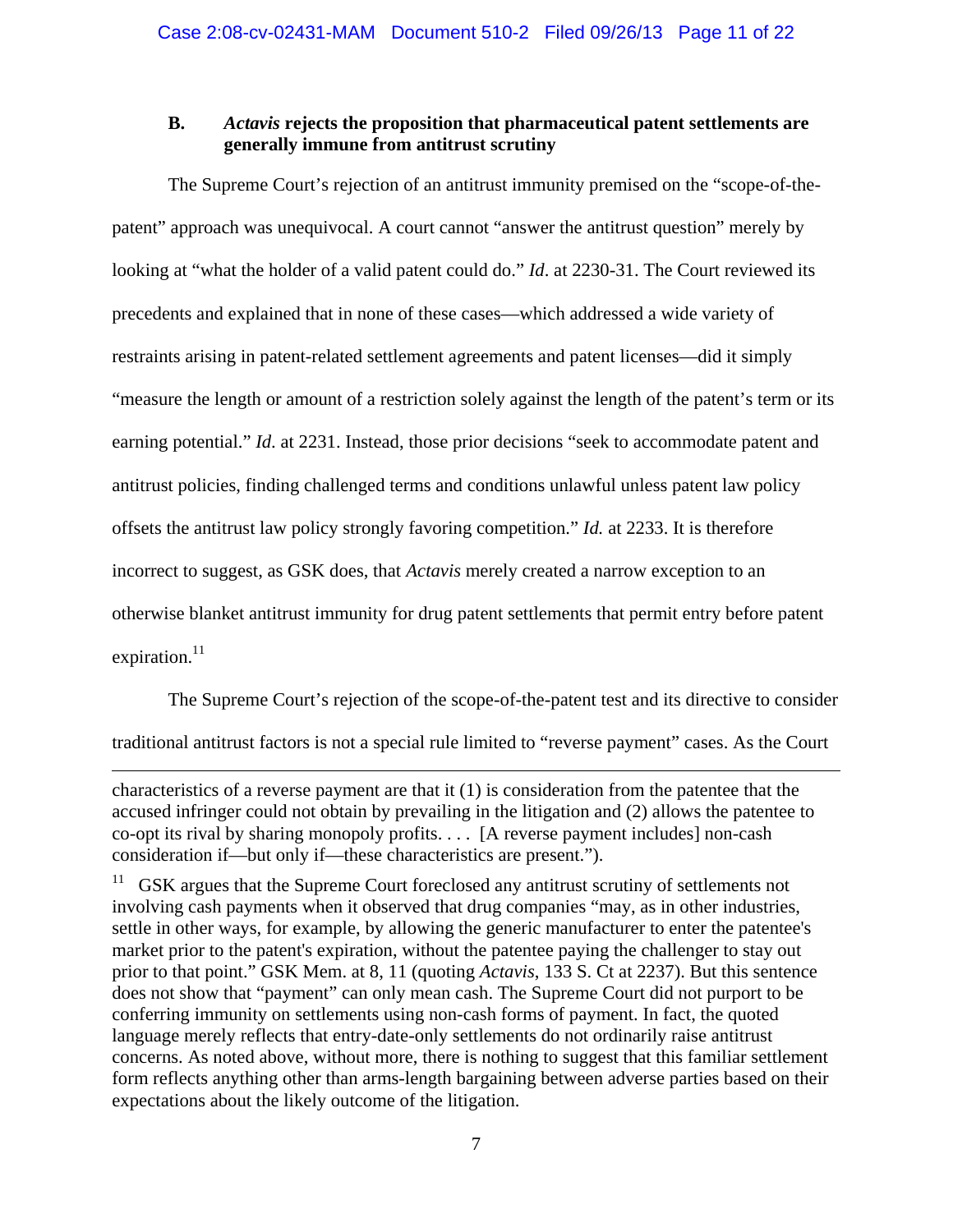## Case 2:08-cv-02431-MAM Document 510-2 Filed 09/26/13 Page 12 of 22

emphasized, it is the approach that applies generally to antitrust cases challenging "patent-related settlement agreements" and "overly restrictive patent licensing agreements."<sup>12</sup> *Id.* at 2231-34. Indeed, the *Actavis* decision discusses prior cases in which agreements that provided for entry before patent expiration and involved no cash payment to the allegedly infringing licensee were found to violate the Sherman Act. *Id.* at 2232-33. That is because there was some other aspect of the agreement that raised antitrust concerns.13 The *Actavis* decision thus reaffirms the need to focus on economic substance rather than formalistic distinctions when assessing antitrust challenges to patent settlements.<sup>14</sup>

# **II. There Is Substantial Evidence on the Economic Effects of a No-Authorized-Generic Commitment to the First Generic Applicant**

An authorized generic is a prescription drug that has been approved by the FDA as a brand-name drug but is marketed by the brand company or its representative as a generic drug product. As discussed in detail below, the FTC's Authorized Generic Report found that: (1) introducing an authorized generic allows the brand company to offset some of the brand-name drug sales lost when generic entry occurs; (2) competition from an authorized generic during the

<sup>&</sup>lt;sup>12</sup> The federal enforcement agencies' 1995 Antitrust Guidelines for the Licensing of Intellectual *Property* reflect this approach. *See* U.S. Dep't of Justice and Fed. Trade Comm'n, Antitrust Guidelines for the Licensing of Intellectual Property at 7-8 (Apr. 6, 1995). They discuss how antitrust analysis applies to a wide variety of restraints that may appear in patent license agreements, explaining that traditional antitrust principles take into account the distinctive characteristics of intellectual property.

<sup>13</sup> *See*, *e.g.*, *United States v. New Wrinkle, Inc.*, 342 U.S. 371, 378 (1952) (finding that patent licenses granted under a settlement agreement could violate the antitrust laws if they are the means by which patent holders jointly regulate distribution and control prices).

 $14$  The Supreme Court has repeatedly emphasized that antitrust analysis turns on economic substance, not form. *See, e.g., American Needle, Inc. v. National Football League*, 130 S.Ct. 2201, 2211 (2010) ("[S]ubstance, not form, should determine should determine whether  $a[n]$ ... entity is capable of conspiring"), quoting *Copperweld Corp. v. Independence Tube Corp.*, 467 U.S. 752, 773 n.51 (1984); *Eastman Kodak Co. v. Image Technical Servs*., 504 U.S. 451, 466-67 (1992) (in assessing market power, "this Court has examined closely the economic reality of the market at issue," rather than resting on "formalistic distinctions").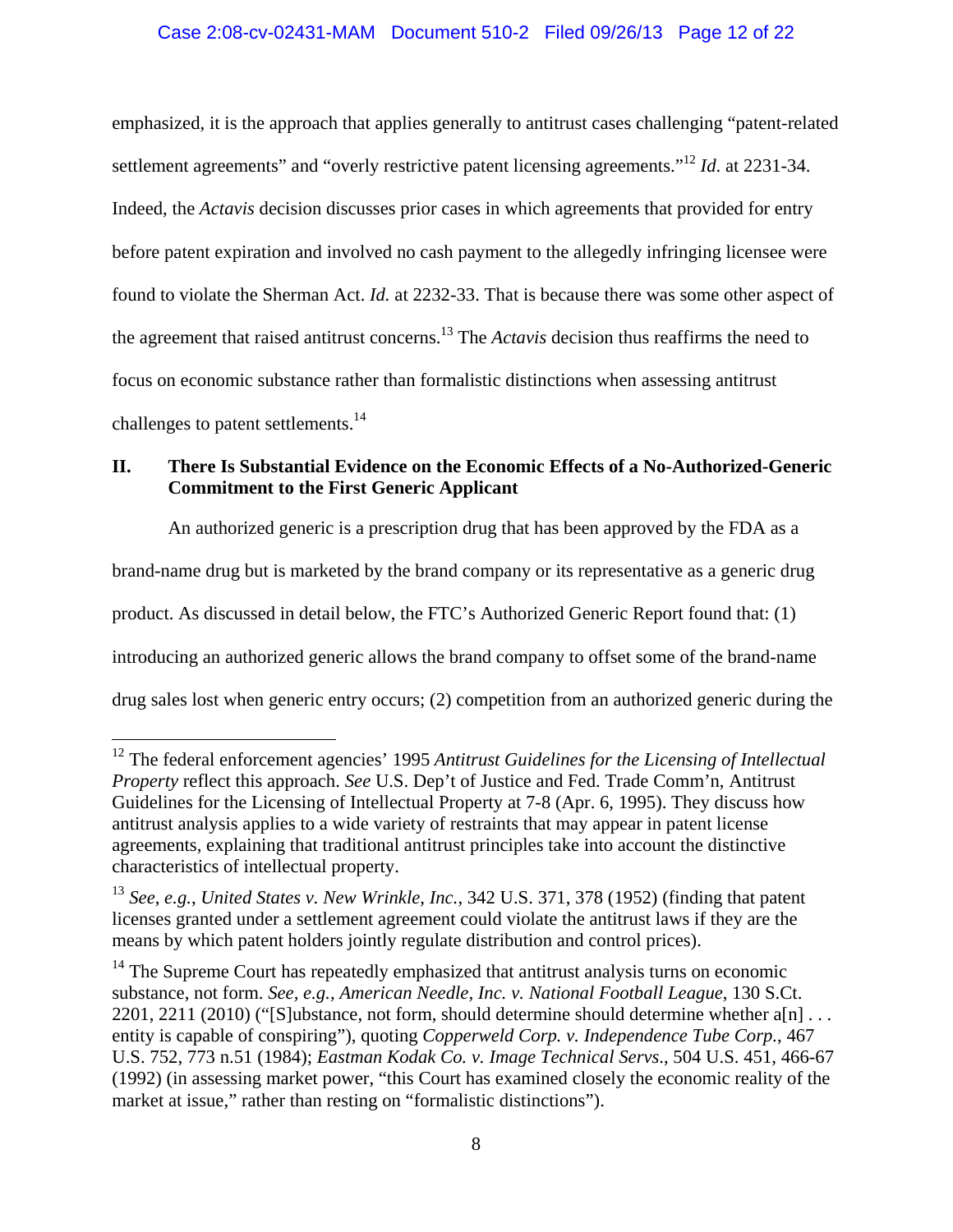### Case 2:08-cv-02431-MAM Document 510-2 Filed 09/26/13 Page 13 of 22

first 180 days of generic sales substantially affects the first generic entrant's revenues and results in significantly lower prices for consumers; and (3) a brand's commitment not to launch an authorized generic will substantially increase the first generic's revenues and also will result in higher prices for the generic product.

### **A. Regulatory context for authorized generics**

 Through enactment of the Hatch-Waxman Act, Congress established the regulatory framework under which a generic drug manufacturer may obtain approval of its product from the Food and Drug Administration. To encourage generic entry as soon as warranted, the Act establishes certain rights and procedures that apply when a company seeks FDA approval to market a generic product before expiration of the patent(s) claimed to cover the counterpart brand-name drug. In such cases, the generic applicant must certify that the patent in question is invalid or not infringed by the generic product, known as a "Paragraph IV" certification. The Hatch-Waxman Act awards the first generic company to file an application with a Paragraph IV certification (the "first filer") 180 days of marketing exclusivity, during which the FDA may not approve a potential competitor's generic drug application. 21 U.S.C. §  $355(j)(5)(B)(iv)$ . Significantly, however, the 180-day marketing exclusivity does not preclude the brand company from marketing an authorized generic. *See Teva Pharm. Indus. v. Crawford*, 410 F.3d 51, 54 (D.C. Cir. 2005).

## **B. Typically, the brand's authorized generic competes with the first filer for generic sales during the 180-day exclusivity, resulting in lower generic drug prices**

 Brand companies frequently introduce authorized generics to stem the large losses that result from the rapid shift from sales of brand-name drugs to cheaper generic products. *See*  Authorized Generic Report, *supra* note 5, at 12-14, 26-27. Empirical evidence from the FTC's Authorized Generic Report shows that having to compete against an authorized generic during

9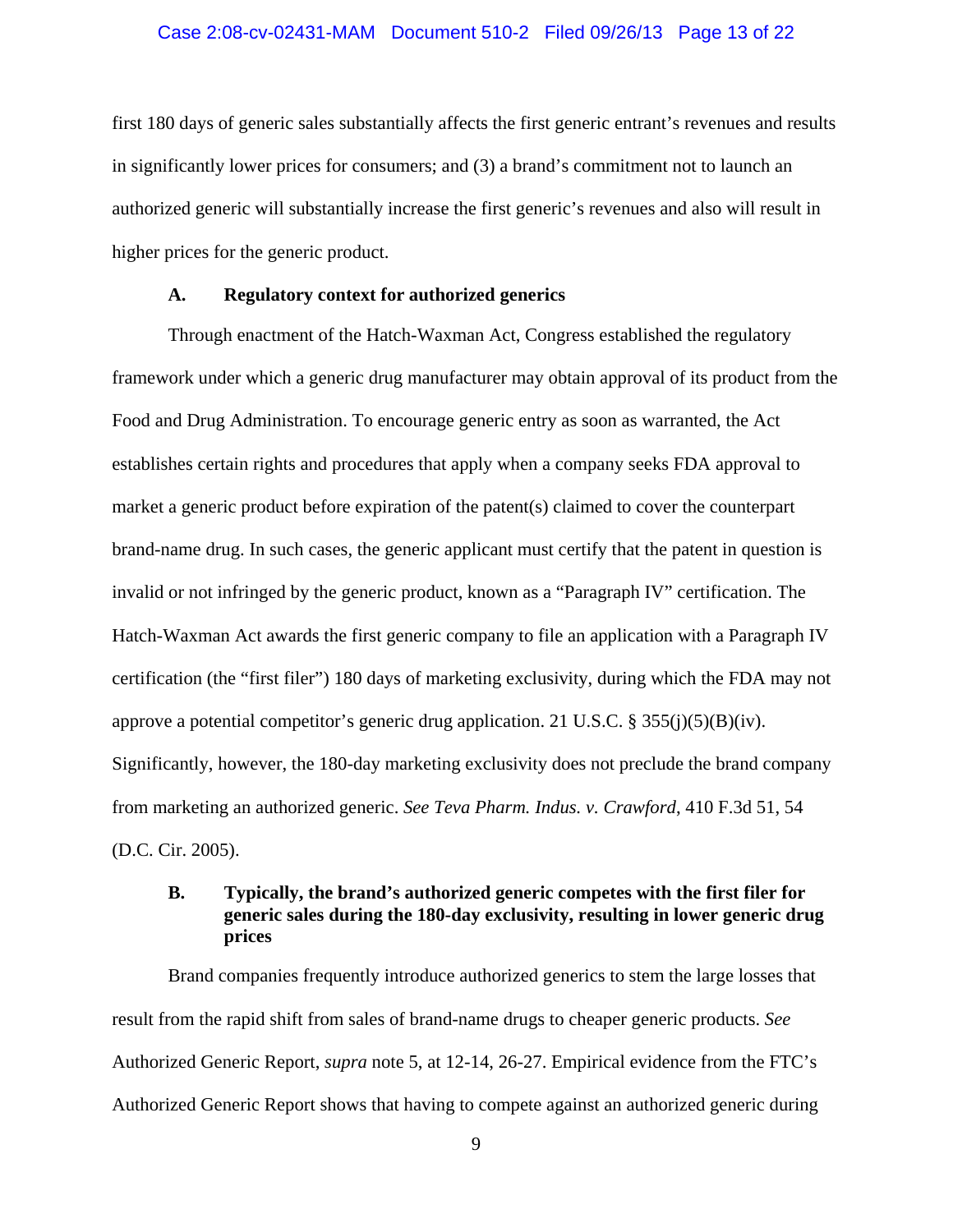### Case 2:08-cv-02431-MAM Document 510-2 Filed 09/26/13 Page 14 of 22

the 180-day exclusivity period has two primary financial effects on the first-filer generic company. First, the authorized generic takes a significant share of generic sales away from the first filer. *Id*. at 57-59. Second, and most importantly for consumers, competition between the first-filer generic and the authorized generic drives down retail and wholesale generic drug prices. *Id*. at 41-48. The FTC's Authorized Generic Report found that average wholesale prices are 70 percent of the pre-entry brand-name drug price when the first filer faces an authorized generic compared to 80 percent of the brand price when it does not. *Id*. at iii. Because of these two effects, "the presence of authorized generic competition reduces the first filer generic's revenues [during the 180-day exclusivity period] by 40 to 52 percent, on average." *Id.*; *see also id.* at 33.15

 The financial impacts of an authorized generic on the first-filer generic are well known in the pharmaceutical industry. As one generic drug company put it: "[d]ue to market share and pricing erosion at the hands of the authorized player, we estimate that the profits for the 'pure' generic during the exclusivity period could be reduced by approximately 60% in a typical scenario." *Id.* at 81. Another generic company, Apotex, estimated that competition from an authorized generic version of the antidepressant Paxil reduced its revenues by approximately \$400 million.<sup>16</sup> These examples demonstrate the significant financial effects that a brand company's sale of an authorized generic can have on the first-filer generic.

1

<sup>&</sup>lt;sup>15</sup> The report notes that the effects of an authorized generic continue well after first-filer exclusivity expires, as "[r]evenues of the first-filer generic manufacturer in the 30 months following exclusivity are between 53 percent and 62 percent lower when facing an [authorized generic]." *Id.* at iii.

<sup>&</sup>lt;sup>16</sup> Comment of Apotex Corp. in Supp. of Citizen Pet. of Mylan Pharms., Inc., at 4, No. 2004P-0075/CP1 (F.D.A. Mar. 24, 2004), *available at*

http://www.fda.gov/ohrms/dockets/dailys/04/apr04/040104/04p-0075-c00001-vol1.pdf ("There can be no doubt that the [brand company's] authorized generic crippled Apotex' 180-day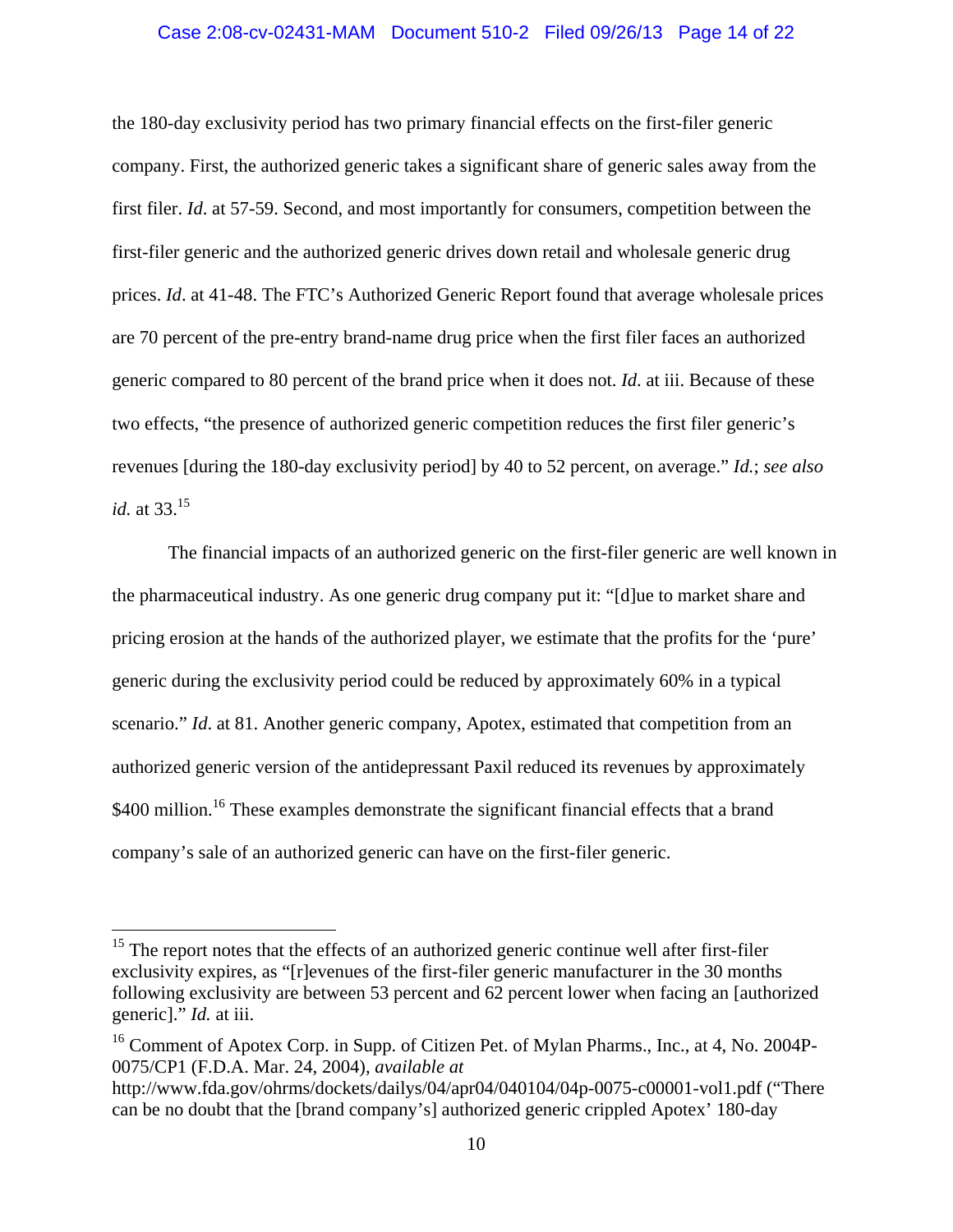# **C. With a no-authorized-generic commitment, the brand company forgoes revenues, the generic company gets 100 percent of generic sales, and consumers pay higher prices**

When the brand company cedes all generic sales to the first filer by agreeing not to introduce an authorized generic, the generic drug company enjoys significantly greater sales and at higher prices. The FTC's study found that, with a no-authorized-generic commitment, on average, "the first-filer's revenue will approximately double" during the 180-day exclusivity period, compared to what the first filer would make if it faced authorized generic competition. Authorized Generic Report, *supra* note 5, at vi. For a blockbuster drug like Wellbutrin XL, the benefit to the first-filer of a no-authorized-generic commitment could be substantial, potentially reach exceeding one hundred million dollars during the exclusivity period alone.<sup>17</sup>

The brand-name drug company, as noted, forgoes the revenues it could otherwise make by selling an authorized generic. Consumers, meanwhile, are forced to pay supracompetitive prices for the first filer's generic product. *See* Authorized Generic Report, *supra* note 5, at 41-48.

exclusivity—it reduced Apotex' entitlement by two-thirds—to the tune of approximately \$400 million.").

 $17$  The FTC lacks data needed to calculate the benefit from the no-authorized-generic commitment at issue here, but the experience of Apotex, which faced an authorized generic version of the anti-depressant Paxil, may shed some light. Paxil had U.S. sales of \$2.31 billion in the year before generic entry and, as noted above, Apotex reportedly lost an estimated \$400 million due to competition from the authorized generic. *See* Drug Topics, *Top 200 Brand Drugs by Retail Dollars in 2002* (Apr. 7, 2003), http://drugtopics.modernmedicine.com/drugtopics/news/top-200-brand-and-generic-drugs-retail-dollars-2002. Sales of 150mg Wellbutrin XL were approximately \$930 million in the year prior to generic entry, or roughly 40 percent of branded Paxil sales. Press Release, Teva Pharm. Indus. Ltd., Teva Announces Launch of Generic Wellbutrin XL Tablets, 150mg (May 30, 2008), *available at* http://www.reuters.com/article/2008/05/30/idUS158417+30-May-2008+BW20080530. Thus, the estimated loss of \$400 million on Paxil could indicate that a no-authorized-generic commitment on Wellbutrin XL 150mg would be worth roughly \$160 million (40 percent of \$400 million).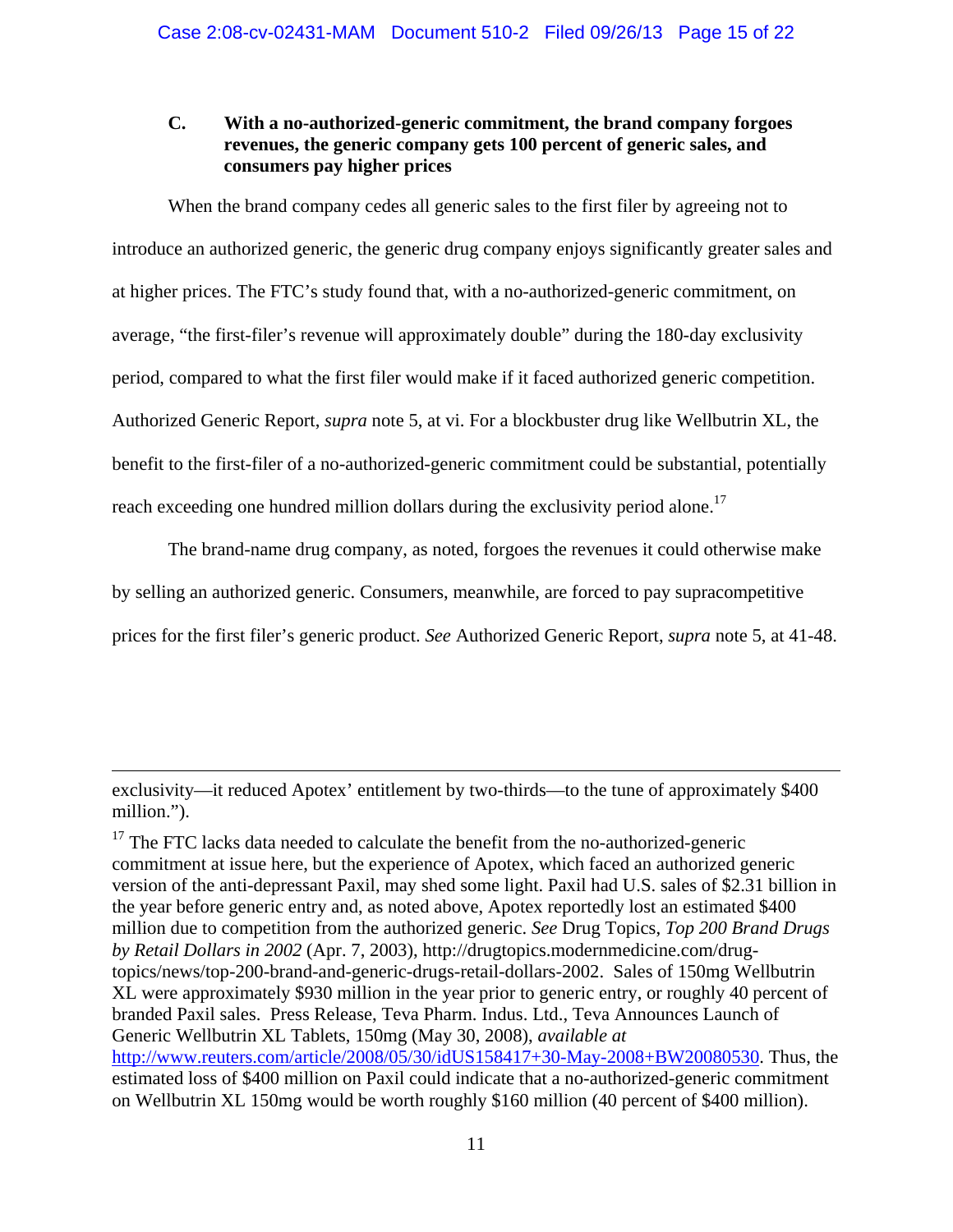## **III. The No-Authorized-Generic Commitment Presents the Same Antitrust Concern as the Reverse Payments the Supreme Court Considered in** *Actavis*

Applying the two-part framework for reverse payments reflected in *Actavis* to a noauthorized-generic commitment with the first filer generic is straightforward. First, with such a commitment the generic challenger gets something it could not get by prevailing in the patent litigation. Even if the generic prevails, the brand-name drug manufacturer still has the right to compete through an authorized generic during the first filer's 180-day exclusivity period. A finding of patent invalidity or non-infringement would not limit the patentee's right to market its FDA-approved product as a generic. Thus, the commitment not to sell an authorized generic cannot be characterized as merely a compromise of claims raised in the litigation, which the Supreme Court indicated is unlikely to raise antitrust concerns.

Second, such a commitment can enable the brand and the generic to secure monopoly profits both before and after generic entry and share those profits. Rather than a cash payment, the parties use reciprocal agreements not to compete to share monopoly returns. The brand-name drug company obtains its share of monopoly profits during the period the generic challenger agrees to delay its entry. The generic drug company obtains its share during the period the brand agrees not to launch an authorized generic, which allows the generic to maintain supracompetitive prices. *Cf. Actavis*, 133 S. Ct. at 2236 ("anticompetitive consequence" was "maintain[ing] supracompetitive prices to be shared among the patentee and the challenger"). As explained above, an agreement not to launch an authorized generic could lead to substantial additional revenues for a first filer generic, including revenues resulting from the higher prices that the first filer could charge in the absence of an authorized generic.<sup>18</sup> In these circumstances,

 $18$  Economic theory predicts—and empirical evidence discussed in the Authorized Generic Report confirms—that eliminating competition from the only potential competitor during the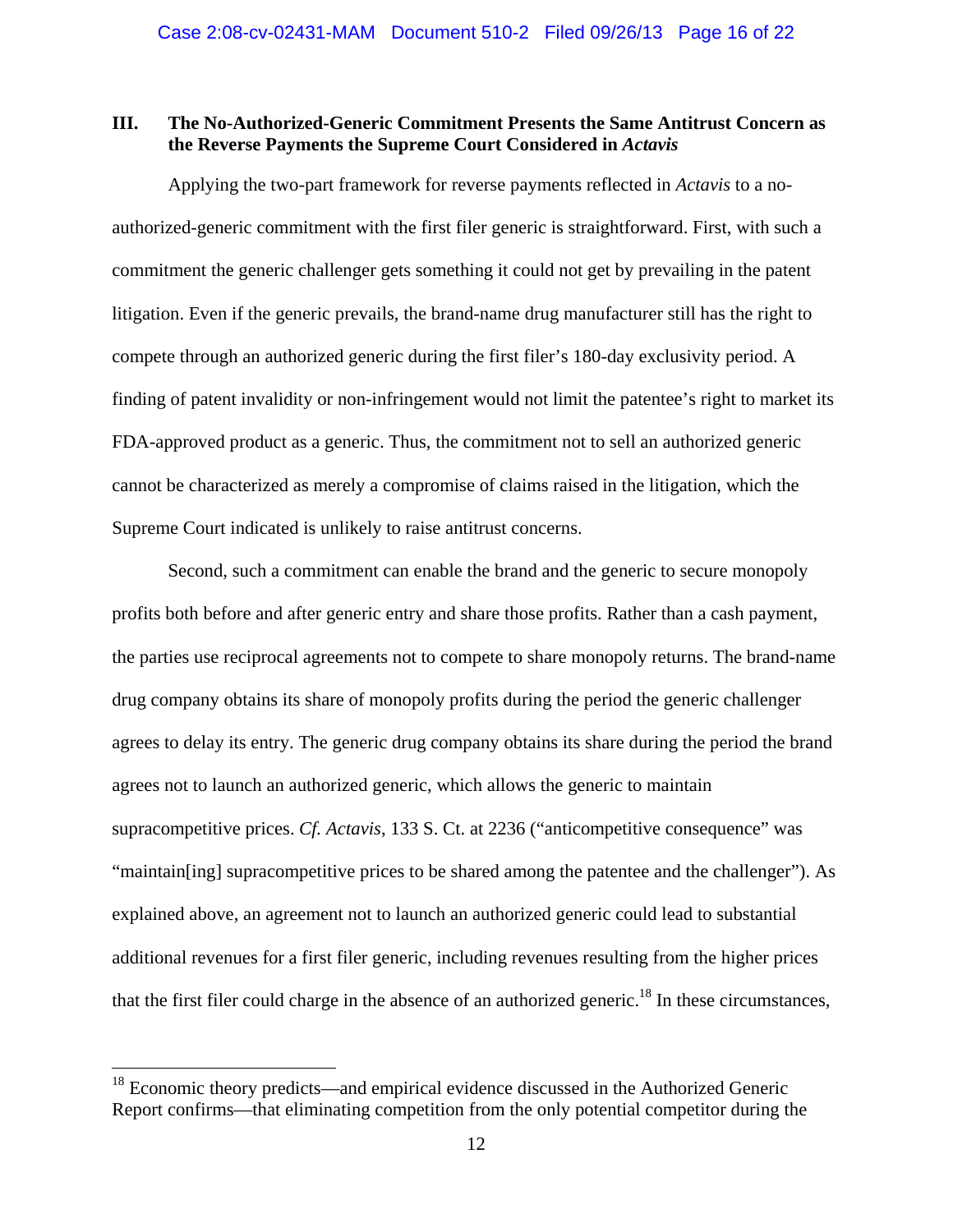## Case 2:08-cv-02431-MAM Document 510-2 Filed 09/26/13 Page 17 of 22

eliminating the threat of competition from an authorized generic can serve as the vehicle through which the patentee shares monopoly profits guaranteed by the generic drug company's agreement to abandon its patent challenge. Consequently, the no-authorized-generic commitment at issue in this case could serve precisely the same function as the cash payments that were before the Court in *Actavis*. 19

## **IV. Exclusive Patent Licenses Are Not Immune from Antitrust Scrutiny**

GSK incorrectly asserts that the challenged agreement is *per se* lawful because it took the form of an exclusive patent license. *See* GSK Mem. at 14-16. As the leading antitrust treatise, which the Supreme Court cited several times in *Actavis*, has observed: "Assuming the patent is valid, the Patent Act expressly permits exclusive licenses, but this fact alone does not render them immune from antitrust scrutiny."20 Most exclusive licenses do not raise antitrust concerns because they promote competition, such as by combining complementary assets. But as one of the cases GSK relies on expressly states: "Though the grant of an exclusive license is not per se a

exclusivity period will increase the prices consumers pay for the generic product after generic entry occurs. *See* Authorized Generic Report, *supra* note 5, at iii.

1

 $19$  The FTC has consistently categorized such commitments as payments that can induce the generic company to end its patent challenge and stay out of the market. *See* Authorized Generic Report, *supra* note 5, at 140-142; *see also* the FTC Bureau of Competition, Competition in the Health Care Marketplace, http://www.ftc.gov/bc/healthcare/drug/index.htm (last updated Apr. 10, 2013) (annual reports summarizing filings made under the Medicare Prescription Drug, Improvement, and Modernization Act of 2003, Pub. L. No. 108-173, § 1112, 117 Stat. 2066, 2461–63 (codified at 21 U.S.C. § 355)).

<sup>20</sup> 12 P. AREEDA & H. HOVENKAMP, ANTITRUST LAW  $\P$  2046 at 330 (3d ed. 2012) (footnotes omitted). *See also Antitrust Guidelines for the Licensing of Intellectual Property*, *supra* note 12, Section 3.1 ("While intellectual property licensing arrangements are typically welfare-enhancing and procompetitive, antitrust concerns may nonetheless arise."); *see generally Orson, Inc. v. Miramax Film Corp.*, 79 F.3d 1358, 1372 (3d. Cir. 1996) (subjecting exclusive licenses to rule of reason analysis).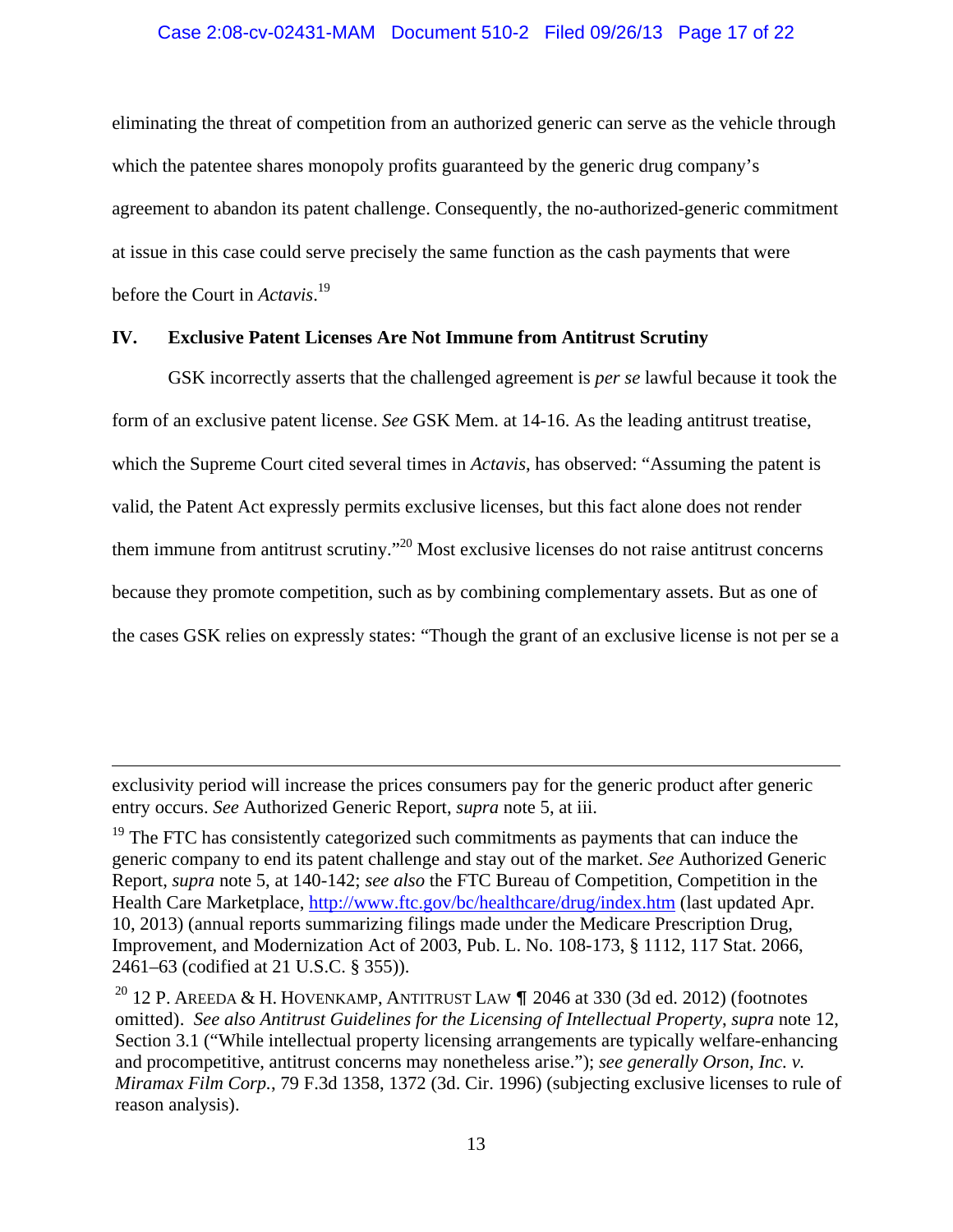### Case 2:08-cv-02431-MAM Document 510-2 Filed 09/26/13 Page 18 of 22

violation of the antitrust laws, it may be an instrument by which an unlawful restraint of trade or a monopoly is created."<sup>21</sup>

GSK is likewise incorrect when it claims that *Actavis* holds that conduct expressly authorized by the Patent Act is immune from antitrust scrutiny. *See* GSK Mem. at 15, 16. To be sure, the Patent Act authorizes patent holders to grant exclusive licenses. But the Supreme Court's analysis in *Actavis* begins with the principle that, "to refer . . . simply to what the holder of a valid patent could do does not by itself answer the antitrust question." 133 U.S. at 2230-31. Rather, the Court explained, both patent and antitrust policies are relevant to the antitrust analysis. *Id.* at 2231, 2233. Just as the grant to corporations of the legal authority to buy and sell property does not mean they are authorized to engage in anticompetitive mergers, neither does statutory permission to use exclusive patent licenses (which are often procompetitive) mean that patent holders are entitled to use such licenses to violate the antitrust laws.<sup>22</sup> GSK provides no legal basis for this Court to hold the challenged agreement immune from antitrust scrutiny merely because the alleged restraint took the form of an exclusive license.

<sup>21</sup> *Benger Labs. Ltd. v. R. K. Laros Co.*, 209 F. Supp. 639, 648 (E.D. Pa. 1962), *cited in* GSK Mem. at 15 n.10. The other cases GSK cites likewise do not hold that exclusive licenses are immune from antitrust scrutiny. Only two are antitrust cases: one, *In re Ciprofloxacin Hydrochloride Antitrust Litig*., 363 F. Supp. 2d 514 (E.D.N.Y. 2005), applied the scope-of-thepatent approach and was effectively overruled by *Actavis*; the other case merely reflects that exclusive licenses are not per se unlawful. *See Genentech, Inc. v Eli Lilly & Co.*, 998 F.2d 931 (Fed Cir. 1993) ("[T]he decision to grant exclusive or non-exclusive licenses or to sue for infringement, and the pursuit of optimum royalty income, are not of themselves acts in restraint of trade."). Finally, *General Talking Pictures Corp. v. W. Elec. Co.*, 304 U.S. 175 (1938), is a patent infringement case holding that the infringer had failed to establish the factual predicate for a patent exhaustion defense.

<sup>22</sup> *Cf. FTC v. Phoebe Putney Health Sys., Inc*., 133 S. Ct. 1003 (2013) (grant of business powers to hospital authorities did not imply authority to make anticompetitive acquisitions); *N. Sec. Co. v. United States*, 193 U.S. 197, 345-46 (1904) (general authorization for merger transactions conferred by state corporation law did not exempt mergers from antitrust scrutiny).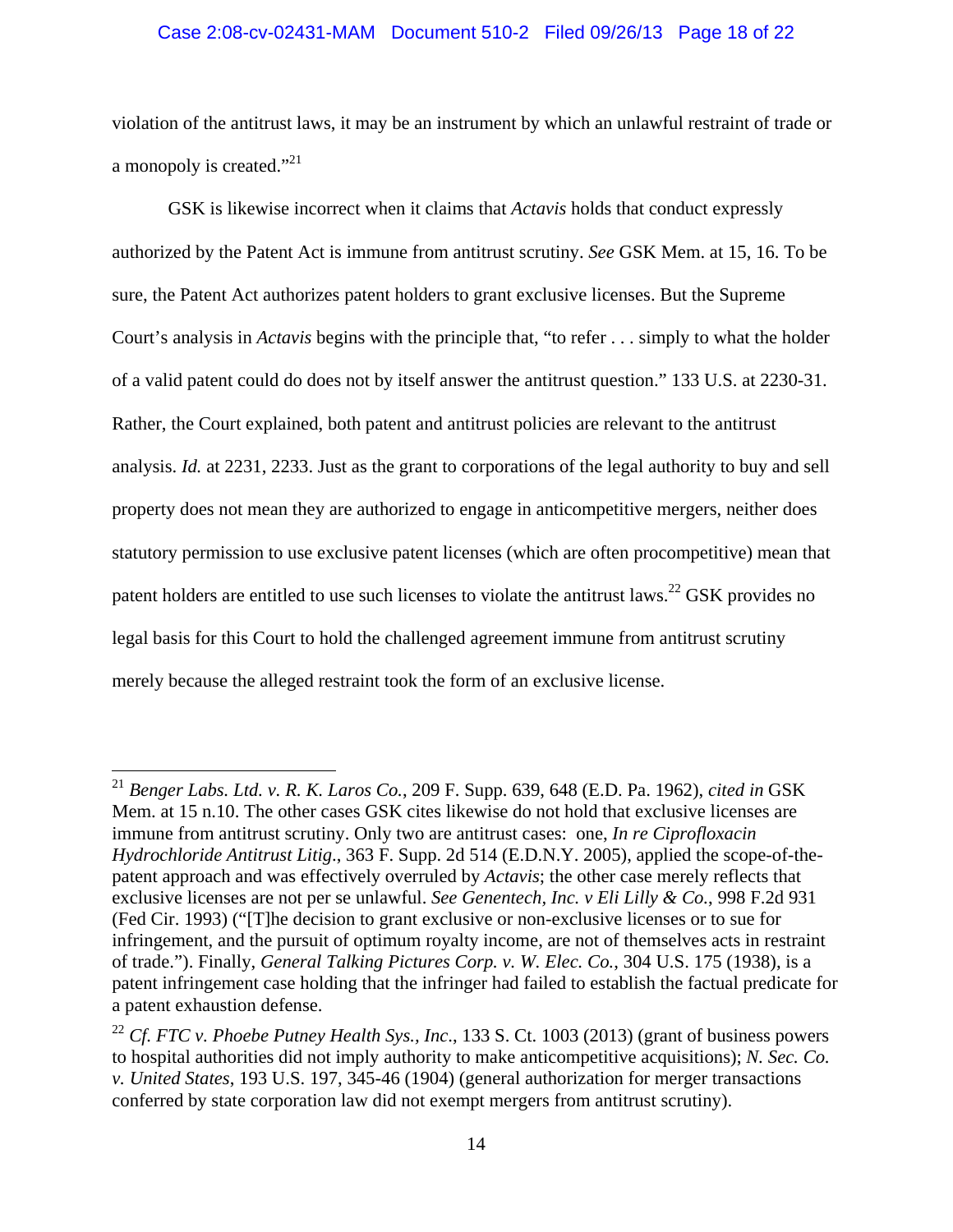# **V. FTC Review of Settlements Under the Medicare Modernization Act**

The Court previously asked the parties, in preparation for argument on the summary judgment issues associated with the challenged settlement agreements, to provide additional information on the procedures applicable to government review of those agreements. Order, Docket No. 464 (July 17, 2012). While confidentiality obligations prevent the FTC from disclosing information related to any specific filings, the Commission has substantial experience reviewing patent litigation settlement agreements in the pharmaceutical industry and welcomes the opportunity to clarify the nature of its review.

 Prompted by concern over the potential anticompetitive effects of pharmaceutical patent settlement agreements, Congress included in the Medicare Modernization Act of 2003 ("the MMA" or "the Act") provisions to ensure that antitrust enforcers would have the opportunity to review those agreements. The reporting requirements of the MMA are straightforward: brandname and generic drug companies must file copies of certain agreements involving drugs for which the generic has submitted an Abbreviated New Drug Application with the FDA, including patent litigation settlements, with the Commission and the Department of Justice ("DOJ") within ten days of execution.<sup>23</sup> Relevant for purposes of this matter, the Act requires drug companies to file agreements between branded and generic firms regarding "the manufacture, marketing, or sale" of either a branded or generic drug, along with any agreements "related" to a covered agreement.24

Reporting under the MMA simply provides the FTC and DOJ with notice and copies of covered agreements. The Act imposes no limits on the ability of the parties to implement their

1

<sup>23</sup> *See* Medicare Prescription Drug, Improvement, and Modernization Act of 2003, Pub. L. No. 108-173, § 1112, 117 Stat. 2066, 2461-63 (codified at 21 U.S.C. § 355) [hereinafter MMA] (requiring the filing of pharmaceutical patent settlement agreements with the FTC and the DOJ). <sup>24</sup> *Id.* at § 1112(a), (c)(2).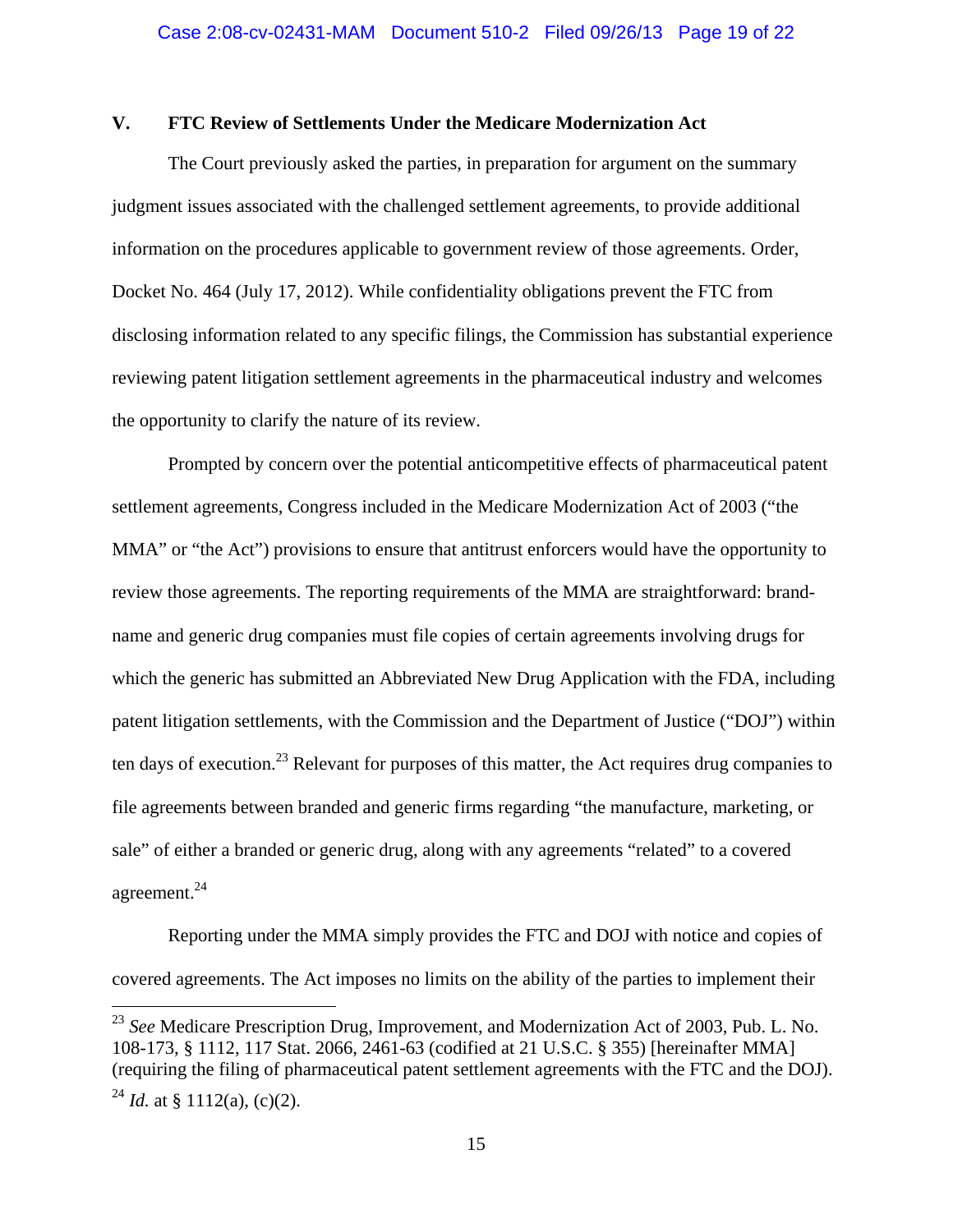### Case 2:08-cv-02431-MAM Document 510-2 Filed 09/26/13 Page 20 of 22

agreements. Moreover, it contains no mechanisms or authority for the agencies to either approve or disapprove agreements, and specifies no timeframe or process for any antitrust review.<sup>25</sup> The MMA makes clear that failure to take action concerning a filed agreement is not a bar to a later enforcement action.26

The Commission has no formal regulations or processes governing the review of agreements received under the MMA. Commission staff review each agreement, and the Commission issues annual staff reports summarizing the agreements received during each fiscal year.<sup>27</sup> Staff may take further action in some instances, ranging from informal inquiries to clarify terms to more formal investigations that may result in an enforcement action. As with enforcement matters generally, these decisions are made on a case-by-case basis.

It is important to note that a lack of action by the Commission or its staff with respect to a specific agreement (e.g., not investigating or challenging an agreement) does not signify anything about the FTC's view of the substance of the agreement, much less implicit approval of that agreement. The Commission is aware that there may be some misunderstanding on this point. Indeed, a recent Third Circuit decision, *Mylan Inc. v. SmithKline Beecham Corp.*, after

<sup>25</sup> *See, e.g., Frequently Asked Questions About Filing Agreements with the FTC Pursuant to the Medicare Prescription Drug, Improvement, and Modernization Act of 2003*, http://www.ftc.gov/os/2004/01/050210pharmrules faqsection.pdf (last visited Sept. 24, 2013).

<sup>26</sup> *See* MMA, *supra* note 23, § 1117 ("[A]ny failure of the Assistant Attorney General or the Commission to take action, under this subtitle shall not at any time bar any proceeding or any action with respect to any agreement between a brand name drug company and a generic drug applicant, or any agreement between generic drug applicants, under any other provision of law . . . .").

<sup>27</sup> *See* FTC Bureau of Competition, *supra* note 19,

http://www.ftc.gov/bc/healthcare/drug/index.htm (links to annual reports from 2004-2012). The annual reports describe the agreements received during a fiscal year, reporting the total number of agreements along with some of their characteristics, including how many delayed generic entry, how many involved compensation to a generic firm, and the various types of compensation used.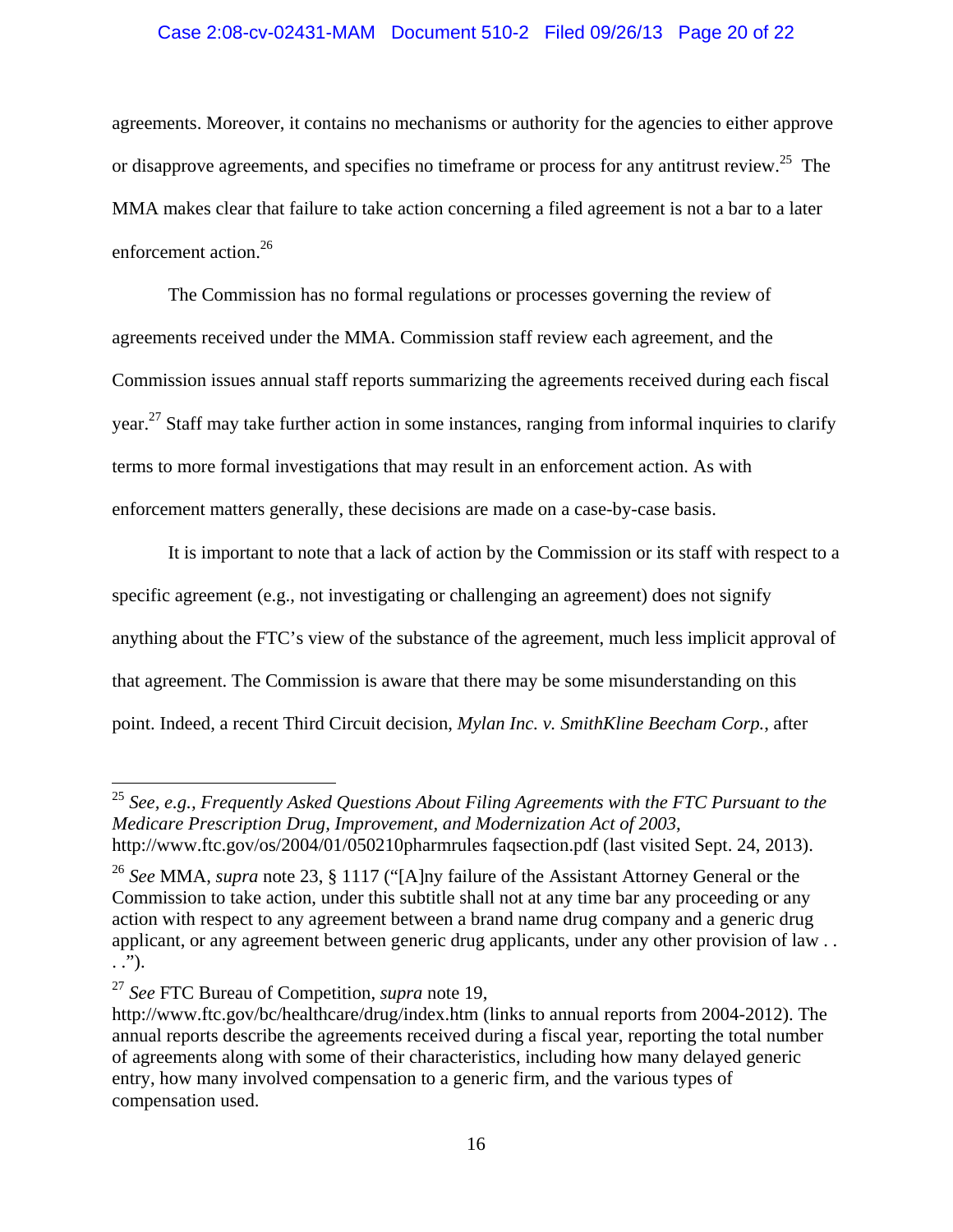### Case 2:08-cv-02431-MAM Document 510-2 Filed 09/26/13 Page 21 of 22

noting that the drug companies had submitted their patent settlement agreement to the Commission, appeared to suggest that changes the parties made to no-authorized-generic commitment in their agreement had "alleviated the FTC's exclusivity-related concerns." 723 F. 3d 413, 417 (3d Cir. 2013). The opinion leaves unclear the basis for the Third Circuit's belief and the parties' briefs in the case are sealed. The Commission wishes to make clear to this Court that in no event should the absence of Commission action with respect to an agreement filed under the MMA be interpreted as indicating FTC approval or a lack of antitrust concern.

#### **Conclusion**

Allowing pharmaceutical companies to sidestep antitrust review by using non-cash payments to purchase delayed generic entry would significantly undermine the holding in *Actavis*. For the reasons discussed above, this Court should reject GSK's argument that *Actavis*  applies only to settlement agreements including a monetary payment. Because this Court's interpretation of *Actavis* may have implications for potential FTC enforcement proceedings and the Commission's views may be relevant to the Court's consideration, the FTC respectfully requests to be heard as *amicus*. In addition, the FTC would be pleased to address any questions the court may have, including by participation at a hearing should the Court deem it useful.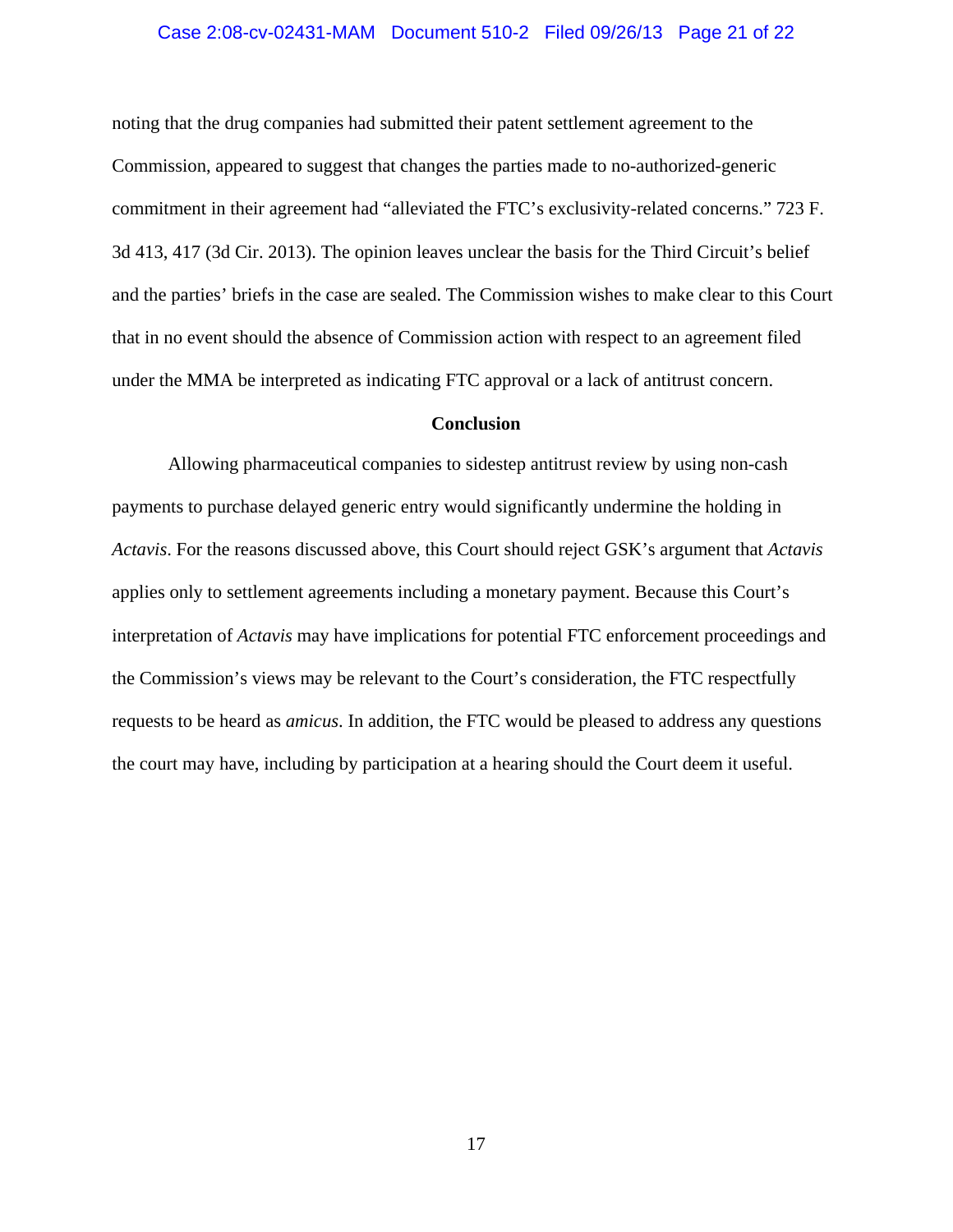Dated: September 26, 2013 Respectfully submitted,

DEBORAH L. FEINSTEIN MARKUS H. MEIER Director BRADLEY S. ALBERT Bureau of Competition ELIZABETH R. HILDER

JONATHAN E. NUECHTERLEIN Telephone: (202) 326-3364 General Counsel Facsimile: (202) 326-3384 Federal Trade Commission municipal municipal municipal municipal municipal municipal municipal municipal municipal municipal municipal municipal municipal municipal municipal municipal municipal municipal municipal municip

 /s/ Markus H. Meier JAMES E. RHILINGER Attorneys for *Amicus Curiae* Federal Trade Commission 600 Pennsylvania Avenue N.W. Washington, D.C. 20580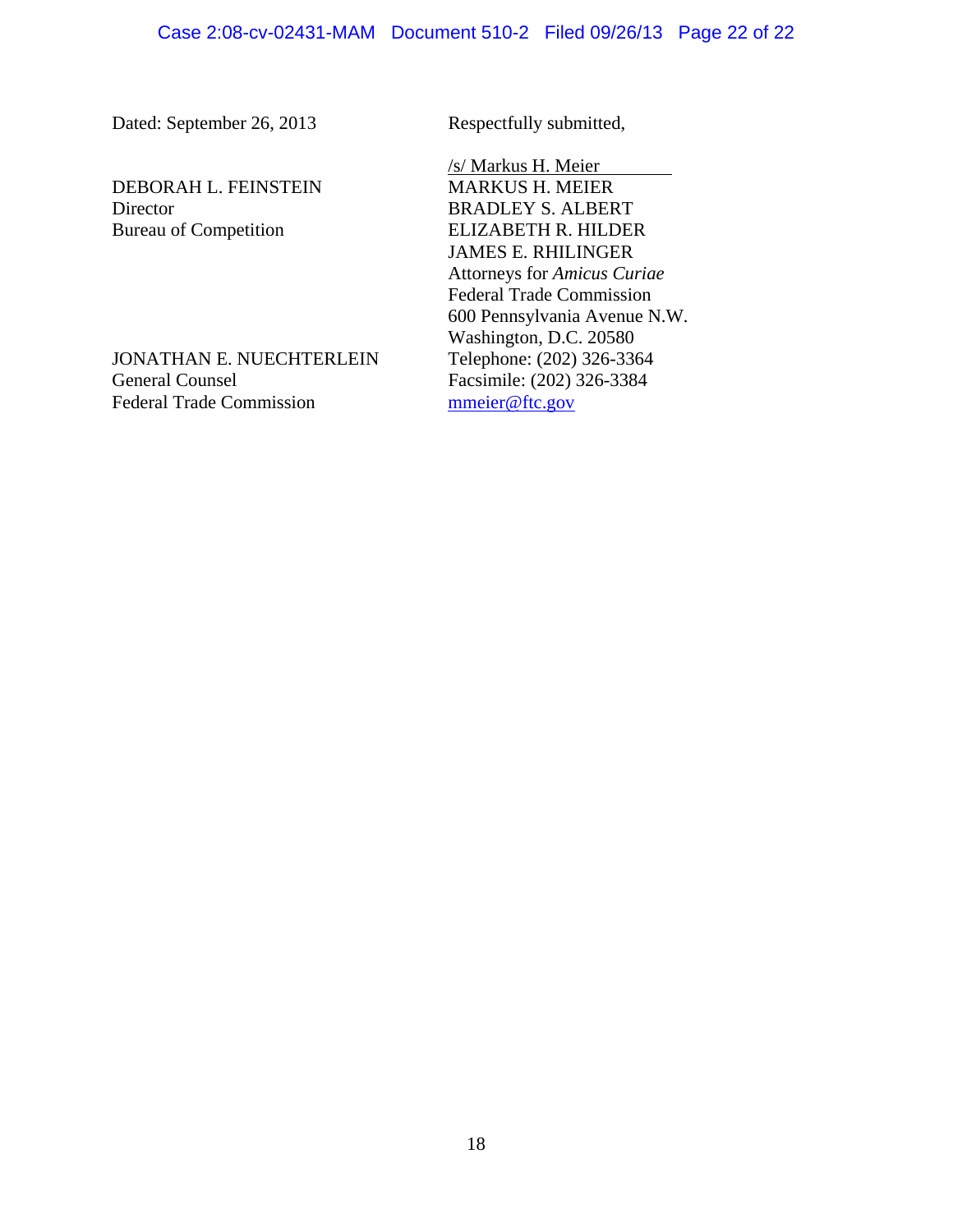# **CERTIFICATE OF SERVICE**

I certify that on September 26, 2013, I electronically filed the Federal Trade Commission's Motion for Leave to File Brief as *Amicus Curiae* with the Clerk of the Court using the ECF system, which sent notification to all counsel of record registered with the Court.

Dated: September 26, 2013 */s/ Markus H. Meier* 

 Markus H. Meier Federal Trade Commission 601 New Jersey Avenue, N.W. Washington, DC 20580

Tel: (202) 326-3759 Fax: (202) 326-3384 mmeier@ftc.gov *Counsel for Amicus Curiae Federal Trade Commission*